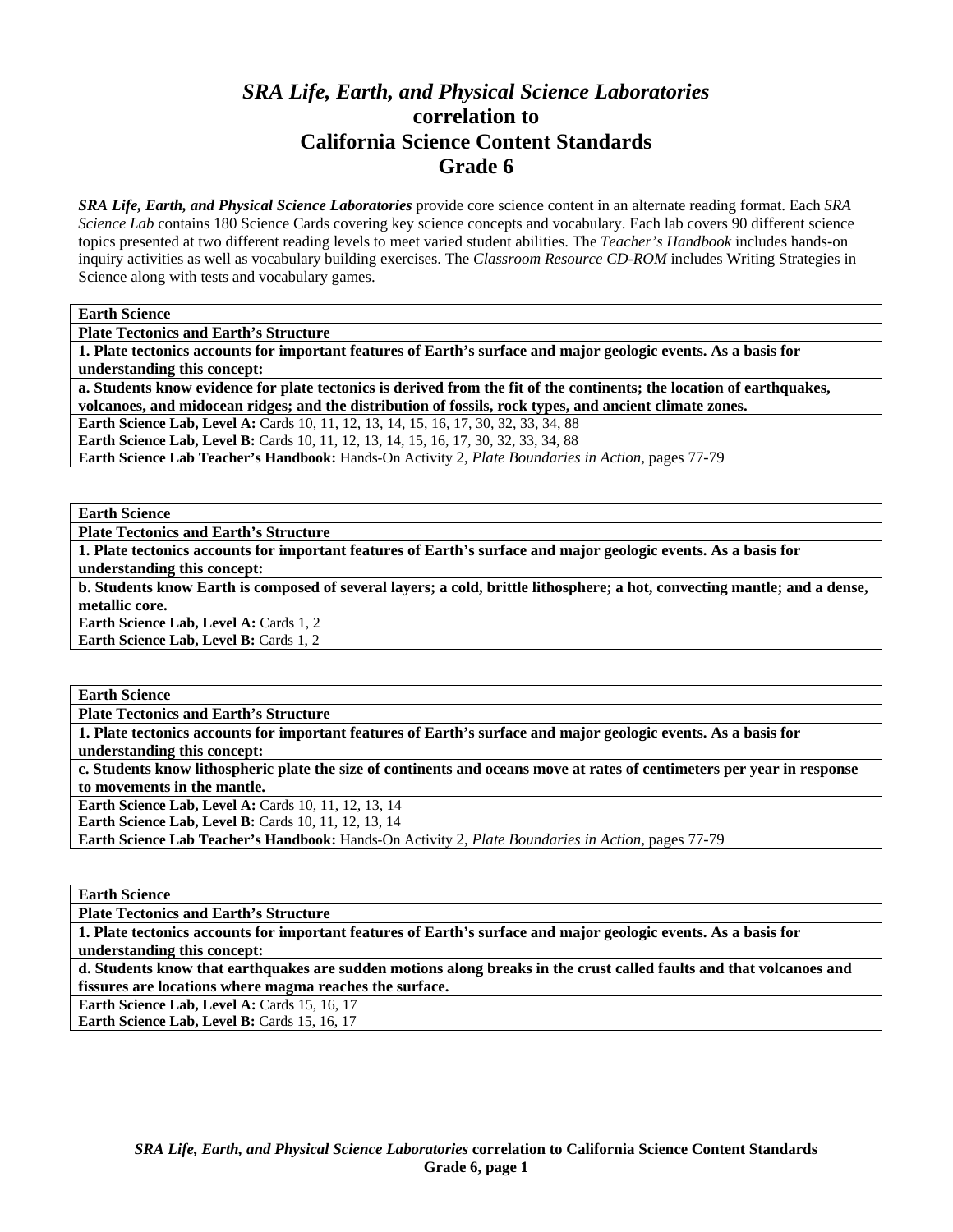**Earth Science** 

**Plate Tectonics and Earth's Structure** 

**1. Plate tectonics accounts for important features of Earth's surface and major geologic events. As a basis for understanding this concept:** 

**e. Students know major geologic events, such as earthquakes, volcanic eruptions, and mountain building, result from plate motions.** 

**Earth Science Lab, Level A: Cards 12, 13, 14, 15, 16, 17, 88** 

**Earth Science Lab, Level B:** Cards 12, 13, 14, 15, 16, 17, 88

**Earth Science Lab Teacher's Handbook:** Hands-On Activity 2, *Plate Boundaries in Action,* pages 77-79

**Earth Science** 

**Plate Tectonics and Earth's Structure** 

**1. Plate tectonics accounts for important features of Earth's surface and major geologic events. As a basis for understanding this concept:** 

**f. Students know how to explain major features of California geology (including mountains, faults, volcanoes) to terms of plate tectonics.** 

**Earth Science Lab, Level A: Cards 10, 11, 12, 13, 14, 15, 16, 17, 88** 

**Earth Science Lab, Level B:** Cards 10, 11, 12, 13, 14, 15, 16, 17, 88

**Earth Science Lab Teacher's Handbook:** Hands-On Activity 2, *Plate Boundaries in Action,* pages 77-79

**Earth Science** 

**Plate Tectonics and Earth's Structure** 

**1. Plate tectonics accounts for important features of Earth's surface and major geologic events. As a basis for understanding this concept:** 

**g. Students know how to determine the epicenter of an earthquake and know that the effects of an earthquake in any region vary, depending on the size of the earthquake, the distance of the region from the epicenter, the local geology, and the type of construction in the region.** 

Earth Science Lab, Level A: Cards 15, 16

**Earth Science Lab, Level B: Cards 15, 16** 

**Earth Science** 

**Shaping Earth's Surface** 

**2. Topography is reshaped by the weathering of rock and soil and by the transportation and deposition of sediment. As a basis for understanding this concept:** 

**a. Students know water running downhill is the dominant process in shaping the landscape, including California's landscape.** 

**Earth Science Lab, Level A: Cards 21, 24, 25, 28 Earth Science Lab, Level B: Cards 21, 24, 25, 28** 

**Earth Science** 

**Shaping Earth's Surface** 

**2. Topography is reshaped by the weathering of rock and soil and by the transportation and deposition of sediment. As a basis for understanding this concept:** 

**b. Students know rivers and streams are dynamic systems that erode, transport sediment, change course, and flood their banks in natural and recurring patterns.** 

Earth Science Lab, Level A: Card 25 **Earth Science Lab, Level B: Card 25**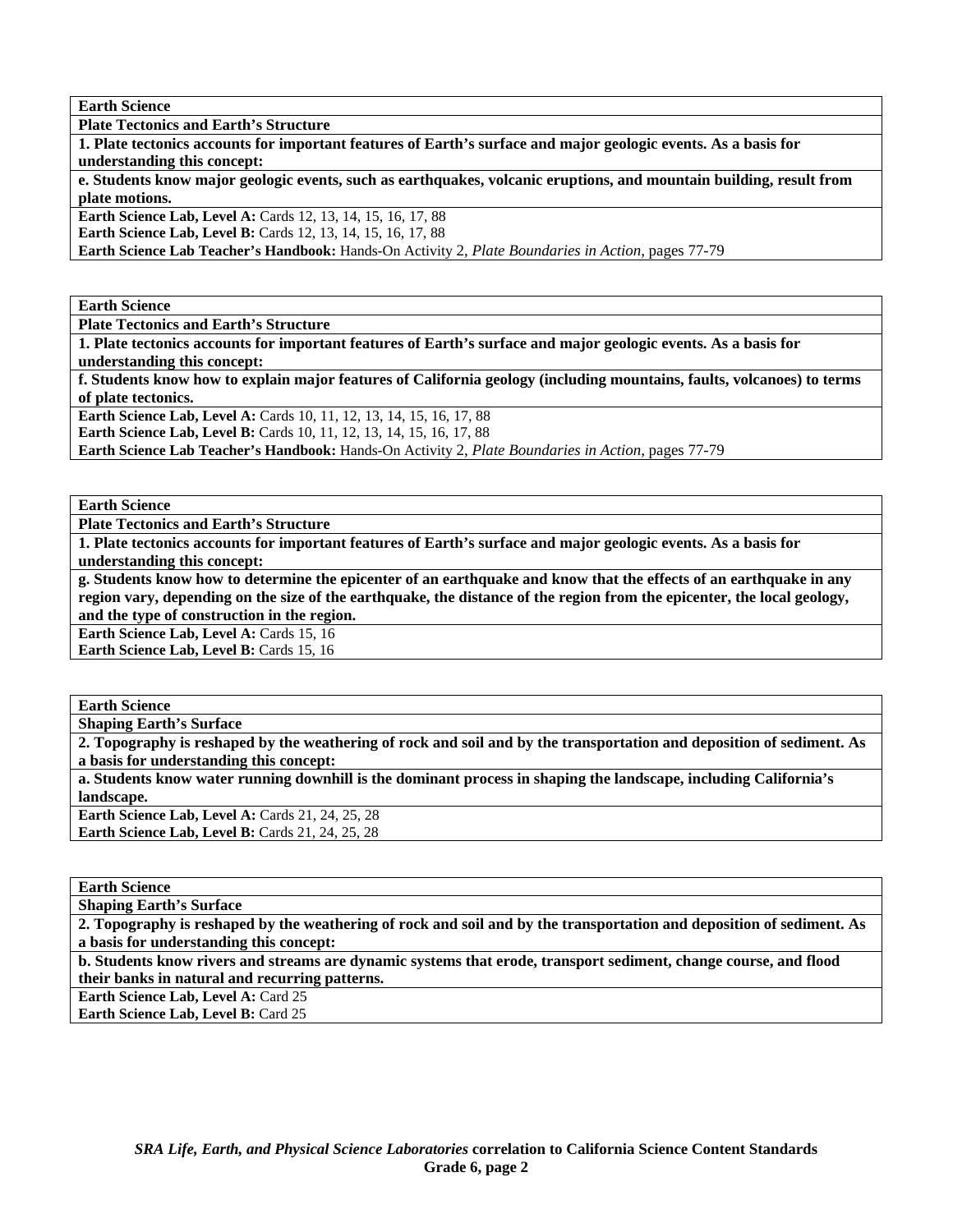**Earth Science** 

**Shaping Earth's Surface** 

**2. Topography is reshaped by the weathering of rock and soil and by the transportation and deposition of sediment. As a basis for understanding this concept:** 

**c. Students know beaches are dynamic systems in which the sand is supplied by rivers and moved along the coast by the action of waves.** 

**Earth Science Lab, Level A: Card 26** 

**Earth Science Lab, Level B:** Card 26

**Earth Science** 

**Shaping Earth's Surface** 

**2. Topography is reshaped by the weathering of rock and soil and by the transportation and deposition of sediment. As a basis for understanding this concept:** 

**d. Students know earthquakes, volcanic eruptions, landslides, and floods change human and wildlife habitats. Earth Science Lab, Level A: Cards 15, 16, 17, 24, 25** 

**Earth Science Lab, Level B: Cards 15, 16, 17, 24, 25** 

**Physical Science** 

**Heat (Thermal Energy)** 

**3. Heat moves in a predictable flow from warmer objects to cooler objects until all the objects are at the same temperature. As a basis for understanding this concept:** 

**a. Students know energy can be carried from one place to another by heat flow or by waves, including water, light and sound waves, or by moving objects.** 

**Physical Science Lab, Level A:** Cards 42, 43, 44, 46, 48, 77, 78, 79, 80, 82, 83, 85, 86, 87, 88 **Physical Science Lab, Level B:** Cards 42, 43, 44, 46, 48, 77, 78, 79, 80, 82, 83, 85, 86, 87, 88 **Physical Science Lab Teacher's Handbook:** Hands-On Activity 6, *Making Sound,* pages 97-99

**Physical Science** 

**Heat (Thermal Energy)** 

**3. Heat moves in a predictable flow from warmer objects to cooler objects until all the objects are at the same temperature. As a basis for understanding this concept:** 

**b. Students know that when fuel is consumed, most of the energy released becomes heat energy.** 

**Physical Science Lab, Level A:** Cards 27, 28, 29, 30, 34, 37, 38, 45, 46 **Physical Science Lab, Level B:** Cards 27, 28, 29, 30, 34, 37, 38, 45, 46

**Physical Science** 

**Heat (Thermal Energy)** 

**3. Heat moves in a predictable flow from warmer objects to cooler objects until all the objects are at the same temperature. As a basis for understanding this concept:** 

**c. Students know heat flows in solids by conduction (which involves no flow of matter) and in fluids by conduction and by convection (which involves flow of matter).** 

**Physical Science Lab, Level A: Cards 42, 43** 

Physical Science Lab, Level B: Cards 42, 43

**Physical Science** 

**Heat (Thermal Energy)** 

**3. Heat moves in a predictable flow from warmer objects to cooler objects until all the objects are at the same temperature. As a basis for understanding this concept:** 

**d. Students know heat energy is also transferred between objects by radiation (radiation can travel through space).** 

**Physical Science Lab, Level A: Cards 43, 44, 46, 83**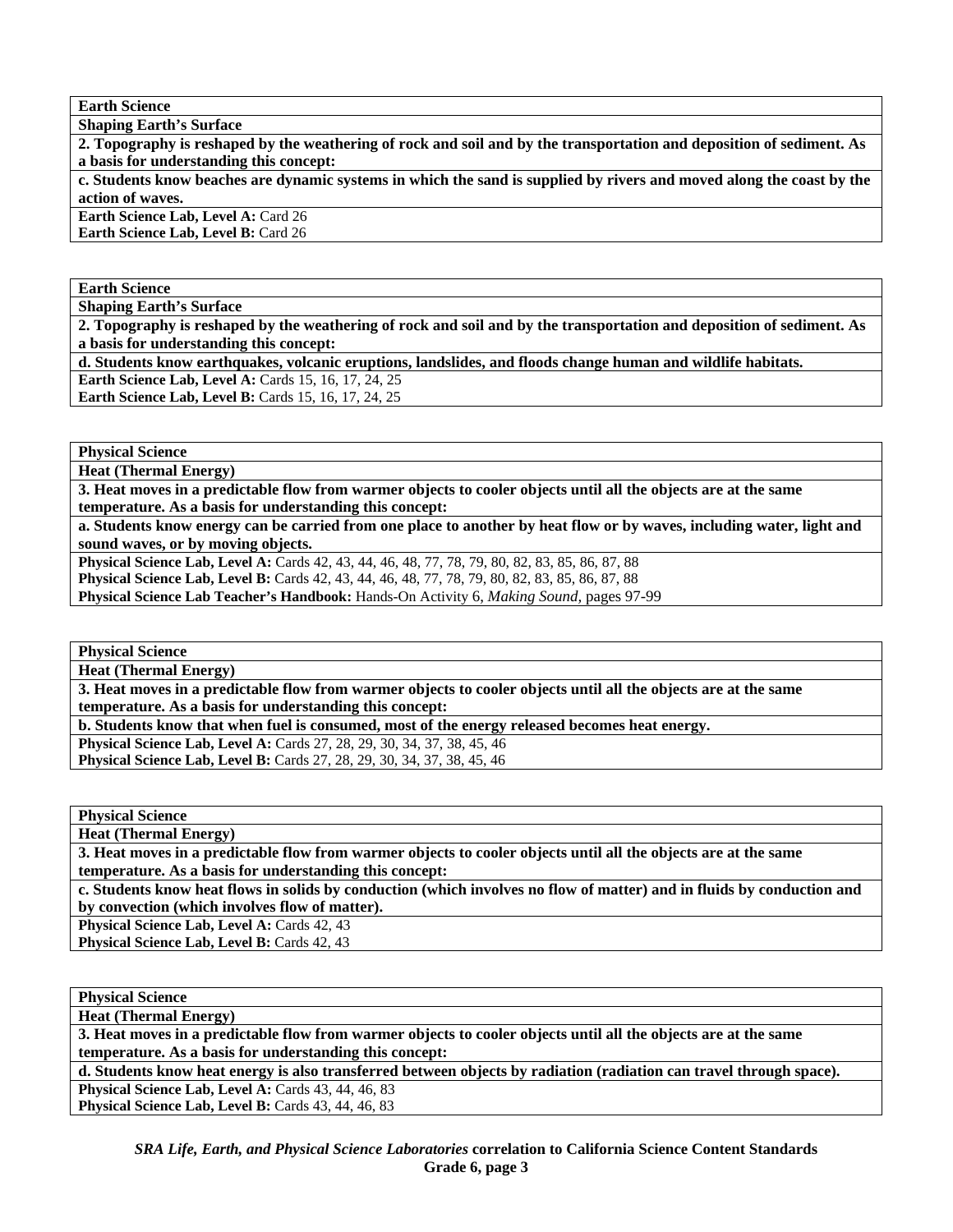**Energy in the Earth System 4. Many phenomena on Earth's surface are affected by the transfer of energy through radiation and convection currents. As a basis for understanding this concept: a. Students know the sun is the major source of energy for phenomena on Earth's surface; it powers winds, ocean currents, and the water cycle.**  Life Science Lab, Level A: Cards 17, 76 Life Science Lab, Level B: Cards 17, 76

**Earth Science Lab, Level A:** Cards 38, 39, 40, 41, 45, 46, 47, 52, 53, 54, 67, 87 **Earth Science Lab, Level B:** Cards 38, 39, 40, 41, 45, 46, 47, 52, 53, 54, 67, 87

Physical Science Lab, Level A: Cards 44, 46 Physical Science Lab, Level B: Cards 44, 46

**Earth Science** 

**Energy in the Earth System** 

**4. Many phenomena on Earth's surface are affected by the transfer of energy through radiation and convection currents. As a basis for understanding this concept:** 

**b. Students know solar energy reaches Earth through radiation, mostly in the form of visible light.** 

**Earth Science Lab, Level A:** Card 37

**Earth Science Lab, Level B:** Card 37

Physical Science Lab, Level A: Cards 46, 82, 83 Physical Science Lab, Level B: Cards 46, 82, 83

**Earth Science Energy in the Earth System 4. Many phenomena on Earth's surface are affected by the transfer of energy through radiation and convection currents. As a basis for understanding this concept: c. Students know heat from Earth's interior reaches the surface primarily through convection. Earth Science Lab, Level A: Cards 10, 11, 12, 17, 88 Earth Science Lab, Level B: Cards 10, 11, 12, 17, 88** 

**Earth Science Energy in the Earth System 4. Many phenomena on Earth's surface are affected by the transfer of energy through radiation and convection currents. As a basis for understanding this concept: d. Students know convection currents distribute heat in the atmosphere and oceans.**  Earth Science Lab, Level A: Cards 38, 87 **Earth Science Lab, Level B: Cards 38, 87** Physical Science Lab, Level A: Card 44 **Physical Science Lab, Level B: Card 44** 

**Earth Science Energy in the Earth System 4. Many phenomena on Earth's surface are affected by the transfer of energy through radiation and convection currents. As a basis for understanding this concept: e. Students know differences in pressure, heat, air movement, and humidity result in changes of weather. Earth Science Lab, Level A:** Cards 38, 39, 40, 41, 43, 44, 45, 46, 48, 49 **Earth Science Lab, Level B:** Cards 38, 39, 40, 41, 43, 44, 45, 46, 48, 49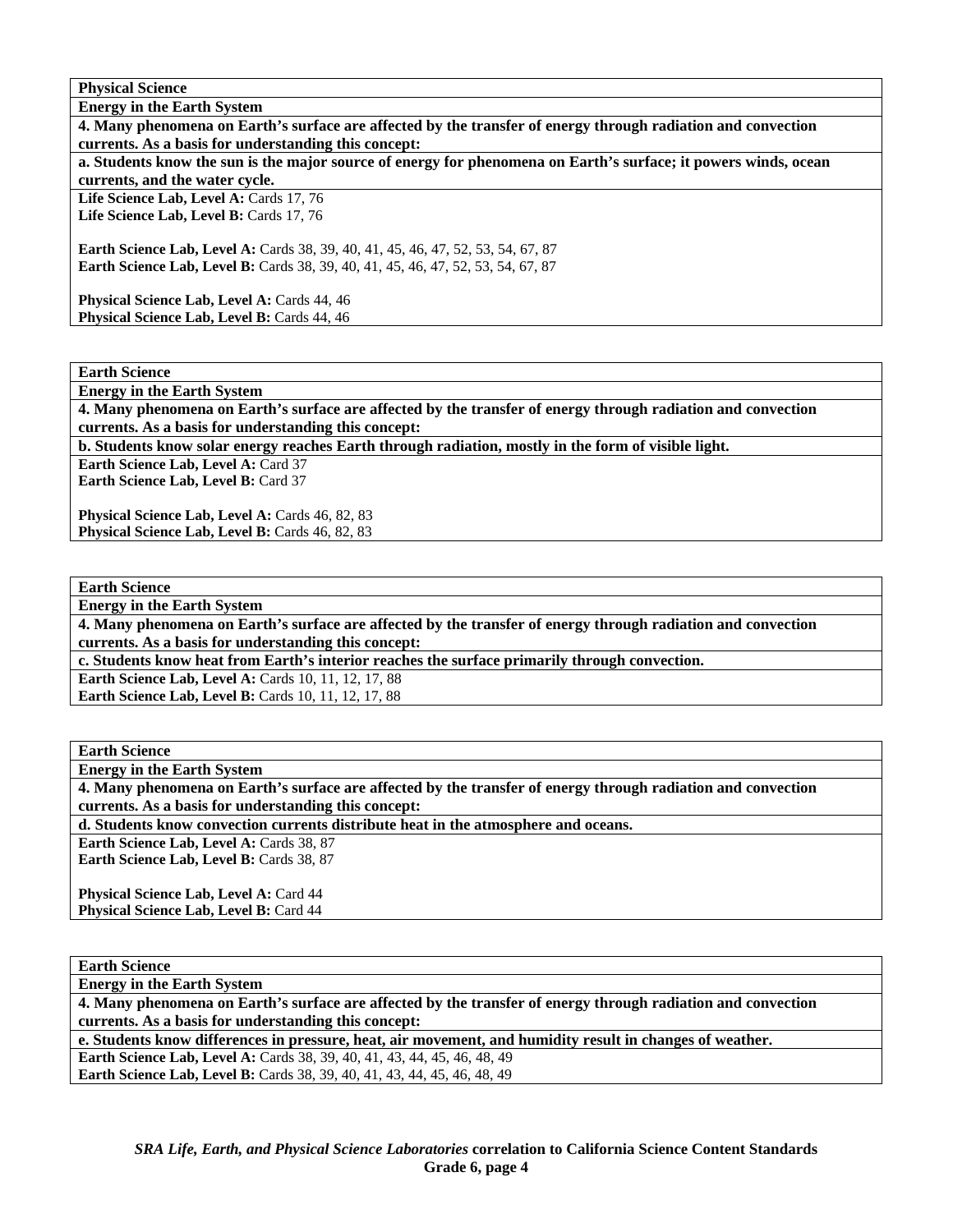**Life Science Ecology** 

**5. Organisms in ecosystems exchange energy and nutrients among themselves and with the environment. As a basis for understanding this concept:** 

**a. Students know energy entering ecosystems as sunlight is transferred by producers into chemical energy through photosynthesis and then from organism to organism through food webs.** 

**Life Science Lab, Level A: Cards 17, 76, 77** 

Life Science Lab, Level B: Cards 17, 76, 77

**Life Science Lab Teacher's Handbook:** Hands-On Activity 6, *How Much Does Energy Cost?,* pages 97-99

**Life Science Ecology** 

**5. Organisms in ecosystems exchange energy and nutrients among themselves and with the environment. As a basis for understanding this concept:** 

**b. Students know matter is transferred over time from one organism to others in the food web and between organisms and the physical environment.** 

Life Science Lab, Level A: Cards 13, 74, 76, 77, 78, 79

**Life Science Lab, Level B:** Cards 13, 74, 76, 77, 78, 79

**Life Science Lab Teacher's Handbook:** Hands-On Activity 6, *How Much Does Energy Cost?,* pages 97-99

**Life Science** 

**Ecology** 

**5. Organisms in ecosystems exchange energy and nutrients among themselves and with the environment. As a basis for understanding this concept:** 

**c. Students know populations of organisms can be categorized by the functions they serve in an ecosystem.** 

**Life Science Lab, Level A:** Cards 71, 73, 74, 75, 76, 77

**Life Science Lab, Level B:** Cards 71, 73, 74, 75, 76, 77

**Life Science Ecology** 

**5. Organisms in ecosystems exchange energy and nutrients among themselves and with the environment. As a basis for understanding this concept:** 

**d. Students know different kinds of organisms may play similar ecological roles in similar biomes.** 

**Life Science Lab, Level A: Cards 13, 75, 81, 82, 86** 

Life Science Lab, Level B: Cards 13, 75, 81, 82, 86

**Life Science Ecology** 

**5. Organisms in ecosystems exchange energy and nutrients among themselves and with the environment. As a basis for understanding this concept:** 

**e. Students know the number and types of organisms an ecosystem can support depends on the resources available and on abiotic factors, such as quantities of light and water, a range of temperatures, and soil composition.** 

Life Science Lab, Level A: Cards 72, 86, 87

Life Science Lab, Level B: Cards 72, 86, 87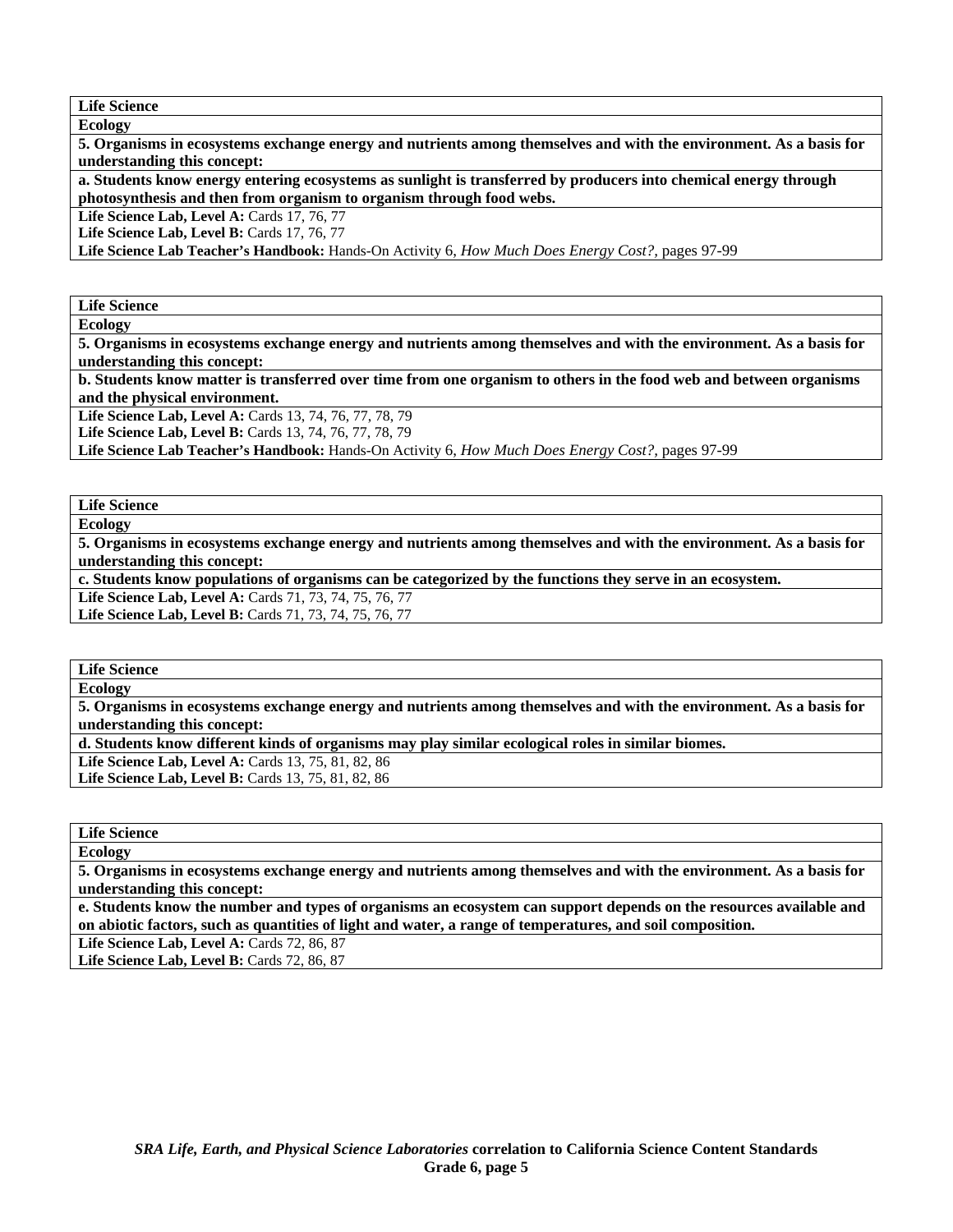**Earth Science** 

| <b>Resources</b>                                                                                                           |  |  |
|----------------------------------------------------------------------------------------------------------------------------|--|--|
| 6. Sources of energy and materials differ in amounts, distribution, usefulness, and the time required for their formation. |  |  |
| As a basis for understanding this concept:                                                                                 |  |  |
| a. Students know the utility of energy sources is determined by factors that are involved in converting these sources to   |  |  |
| useful forms and the consequences of the conversion process.                                                               |  |  |
| Earth Science Lab, Level A: Card 35                                                                                        |  |  |
| <b>Earth Science Lab, Level B: Card 35</b>                                                                                 |  |  |
|                                                                                                                            |  |  |
| <b>Physical Science Lab, Level A:</b> Cards 34, 36, 37, 38, 42, 45, 46, 47, 48, 49                                         |  |  |
| <b>Physical Science Lab, Level B:</b> Cards 34, 36, 37, 38, 42, 45, 46, 47, 48, 49                                         |  |  |
| Physical Science Lab Teacher's Handbook: Hands-On Activity 3, <i>Energy Conversion</i> , pages 85-87                       |  |  |
|                                                                                                                            |  |  |

**Earth Science** 

**Resources** 

**6. Sources of energy and materials differ in amounts, distribution, usefulness, and the time required for their formation. As a basis for understanding this concept:** 

**b. Students know different natural energy and material resources, including air, soil, rocks, minerals, petroleum, fresh water, wildlife, and forests, and know how to classify them as renewable or nonrenewable.** 

Life Science Lab, Level A: Cards 84, 85, 86, 87, 88, 89, 90

**Life Science Lab, Level B:** Cards 84, 85, 86, 87, 88, 89, 90

**Earth Science Lab, Level A:** Cards 3, 4, 5, 6, 7, 8, 23, 29, 35, 36, 37, 82 **Earth Science Lab, Level B:** Cards 3, 4, 5, 6, 7, 8, 23, 29, 35, 36, 37, 82 **Earth Science Lab Teacher's Handbook:** Hands-On Activity 1, *Identifying Minerals with the Mohs Scale,* pages 73-75

### **Earth Science**

**Resources** 

**6. Sources of energy and materials differ in amounts, distribution, usefulness, and the time required for their formation. As a basis for understanding this concept:** 

**c. Students know the natural origin of the materials used to make common objects.** 

**Earth Science Lab, Level A: Cards 5, 35** 

**Earth Science Lab, Level B: Cards 5, 35** 

**Investigation and Experimentation** 

**7. Scientific progress is made by asking meaningful questions and conducting careful investigations. As a basis for understanding this concept and addressing the content in the other three strands, students should develop their own questions and perform investigations. Students will:** 

#### **a. Develop a hypothesis.**

**Life Science Lab Teacher's Handbook:** Hands-On Activity 3, *Investigating Arthropods,* pages 85-87

**Physical Science Lab Teacher's Handbook:** Hands-On Activity 2, *Chemical Reaction Rates,* pages 81-83; Hands-On Activity 3, *Energy Conversion,* pages 85-87

**Classroom Resource CD-ROM:** Writing Strategy 8, 15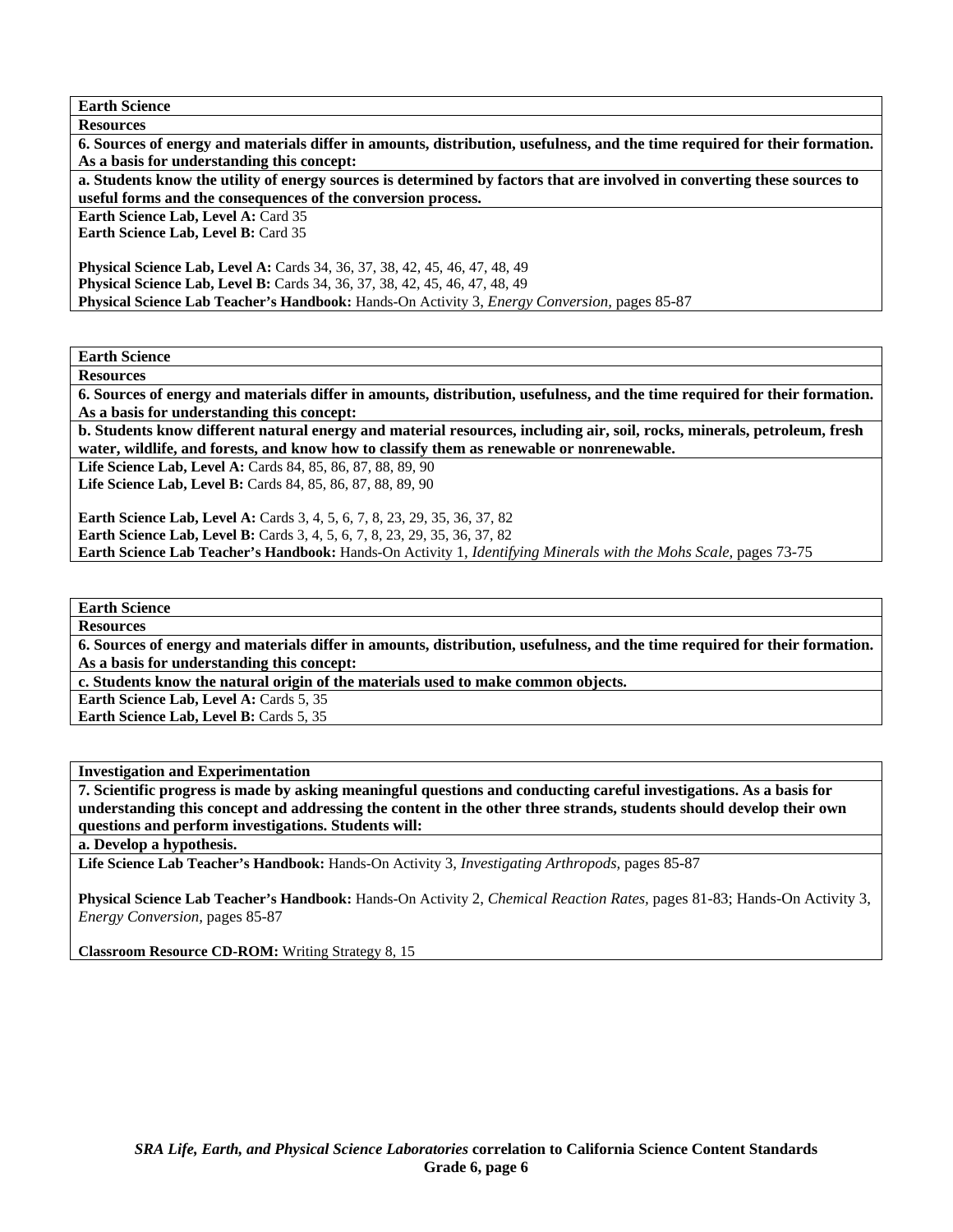**7. Scientific progress is made by asking meaningful questions and conducting careful investigations. As a basis for understanding this concept and addressing the content in the other three strands, students should develop their own questions and perform investigations. Students will:** 

**b. Select and use appropriate tools and technology (including calculators, computers, balances, spring scales, microscopes, and binoculars) to perform tests, collect data, and display data.** 

**Life Science Lab Teacher's Handbook:** Hands-On Activity 1, *Examining Cells,* pages 77-79; Hands-On Activity 2, *Culturing Bacteria,* pages 81-83; Hands-On Activity 3, *Investigating Arthropods,* pages 85-87; Hands-On Activity 4, *Your Cardiovascular System,* pages 89-91; Hands-On Activity 5, *Making Fossils,* pages 93-95; Hands-On Activity 6, *How Much Does Energy Cost?,* pages 97-99; Hands-On Activity 7, *The Effects of Acid Rain,* pages 101-103

**Earth Science Lab Teacher's Handbook:** Hands-On Activity 1, *Identifying Minerals with the Mohs Scale,* pages 73-75; Hands-On Activity 2, *Plate Boundaries in Action,* pages 77-79; Hands-On Activity 3, *Interpreting a Topographic Map,* pages 81-83; Hands-On Activity 4, *Using Sound Waves,* pages 85-87; Hands-On Activity 5, *What is in the Air?,* pages 89-91; Hands-On Activity 6, *Modeling a Tornado,* pages 93-95; Hands-On Activity 7, *Sizes in the Solar System,* pages 97-99; Hands-On Activity 8, *Temperature, Salinity, and Water Density,* pages 101-103

**Physical Science Lab Teacher's Handbook:** Hands-On Activity 1, *Measuring pH of Acids and Bases,* pages 77-79; Hands-On Activity 2, *Chemical Reaction Rates,* pages 81-83; Hands-On Activity 3, *Energy Conversion,* pages 85-87; Hands-On Activity 4, *Reducing Friction,* pages 89-91; Hands-On Activity 5, *Making a Potato Battery,* pages 93-95; Hands-On Activity 6, *Making Sound,* pages 97-99

**Classroom Resource CD-ROM:** Writing Strategy 15

#### **Investigation and Experimentation**

**7. Scientific progress is made by asking meaningful questions and conducting careful investigations. As a basis for understanding this concept and addressing the content in the other three strands, students should develop their own questions and perform investigations. Students will:** 

**c. Conduct appropriate graphs from data and develop qualitative statements about the relationship between variables. Life Science Lab Teacher's Handbook:** Hands-On Activity 4, *Your Cardiovascular System,* pages 89-91; Hands-On Activity 7, *The Effects of Acid Rain,* pages 101-103

**Earth Science Lab Teacher's Handbook:** Hands-On Activity 3, *Interpreting a Topographic Map,* pages 81-83; Hands-On Activity 8, *Temperature, Salinity, and Water Density,* pages 101-103

**Physical Science Lab Teacher's Handbook:** Hands-On Activity 2, *Chemical Reaction Rates,* pages 81-83; Hands-On Activity 3, *Energy Conversion,* pages 85-87

**Classroom Resource CD-ROM:** Writing Strategy 23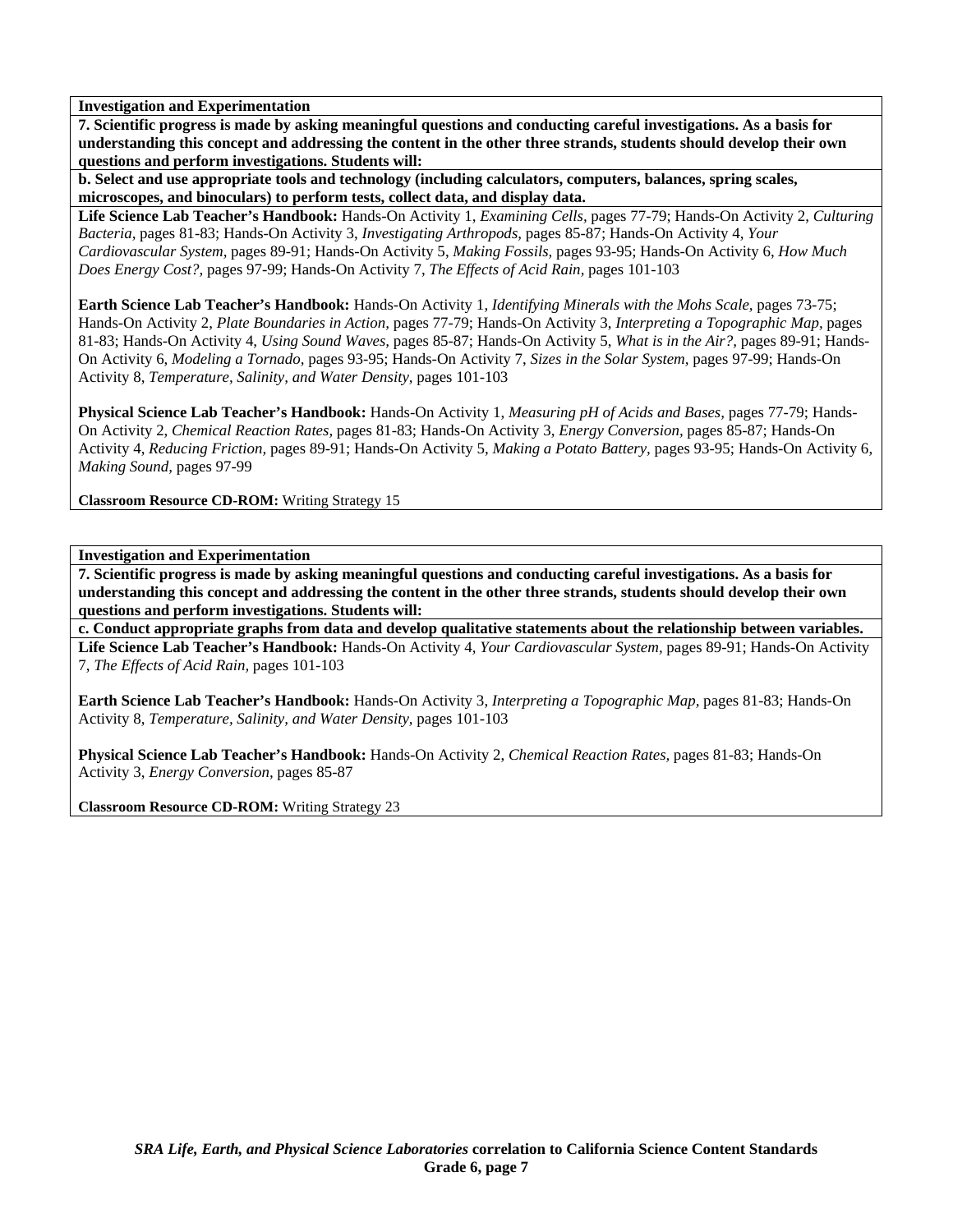**7. Scientific progress is made by asking meaningful questions and conducting careful investigations. As a basis for understanding this concept and addressing the content in the other three strands, students should develop their own questions and perform investigations. Students will:** 

**d. Communicate the steps and results from an investigation in written reports and oral presentations.** 

**Life Science Lab Teacher's Handbook:** Hands-On Activity 1, *Examining Cells,* pages 77-79; Hands-On Activity 2, *Culturing Bacteria,* pages 81-83; Hands-On Activity 3, *Investigating Arthropods,* pages 85-87; Hands-On Activity 4, *Your Cardiovascular System,* pages 89-91; Hands-On Activity 5, *Making Fossils,* pages 93-95; Hands-On Activity 6, *How Much Does Energy Cost?,* pages 97-99; Hands-On Activity 7, *The Effects of Acid Rain,* pages 101-103

**Earth Science Lab Teacher's Handbook:** Hands-On Activity 1, *Identifying Minerals with the Mohs Scale,* pages 73-75; Hands-On Activity 2, *Plate Boundaries in Action,* pages 77-79; Hands-On Activity 3, *Interpreting a Topographic Map,* pages 81-83; Hands-On Activity 4, *Using Sound Waves,* pages 85-87; Hands-On Activity 5, *What is in the Air?,* pages 89-91; Hands-On Activity 6, *Modeling a Tornado,* pages 93-95; Hands-On Activity 7, *Sizes in the Solar System,* pages 97-99; Hands-On Activity 8, *Temperature, Salinity, and Water Density,* pages 101-103

**Physical Science Lab Teacher's Handbook:** Hands-On Activity 1, *Measuring pH of Acids and Bases,* pages 77-79; Hands-On Activity 2, *Chemical Reaction Rates,* pages 81-83; Hands-On Activity 3, *Energy Conversion,* pages 85-87; Hands-On Activity 4, *Reducing Friction,* pages 89-91; Hands-On Activity 5, *Making a Potato Battery,* pages 93-95; Hands-On Activity 6, *Making Sound,* pages 97-99

**Classroom Resource CD-ROM:** Writing Strategy 1, 2, 5, 10, 11, 12, 15

**Investigation and Experimentation** 

**7. Scientific progress is made by asking meaningful questions and conducting careful investigations. As a basis for understanding this concept and addressing the content in the other three strands, students should develop their own questions and perform investigations. Students will:** 

**e. Recognize whether evidence is consistent with a proposed explanation.** 

**Life Science Lab Teacher's Handbook:** Hands-On Activity 1, *Examining Cells,* pages 77-79; Hands-On Activity 2, *Culturing Bacteria,* pages 81-83; Hands-On Activity 3, *Investigating Arthropods,* pages 85-87; Hands-On Activity 4, *Your Cardiovascular System,* pages 89-91; Hands-On Activity 5, *Making Fossils,* pages 93-95; Hands-On Activity 6, *How Much Does Energy Cost?,* pages 97-99; Hands-On Activity 7, *The Effects of Acid Rain,* pages 101-103

**Earth Science Lab Teacher's Handbook:** Hands-On Activity 1, *Identifying Minerals with the Mohs Scale,* pages 73-75; Hands-On Activity 2, *Plate Boundaries in Action,* pages 77-79; Hands-On Activity 3, *Interpreting a Topographic Map,* pages 81-83; Hands-On Activity 4, *Using Sound Waves,* pages 85-87; Hands-On Activity 5, *What is in the Air?,* pages 89-91; Hands-On Activity 6, *Modeling a Tornado,* pages 93-95; Hands-On Activity 7, *Sizes in the Solar System,* pages 97-99; Hands-On Activity 8, *Temperature, Salinity, and Water Density,* pages 101-103

**Physical Science Lab Teacher's Handbook:** Hands-On Activity 1, *Measuring pH of Acids and Bases,* pages 77-79; Hands-On Activity 2, *Chemical Reaction Rates,* pages 81-83; Hands-On Activity 3, *Energy Conversion,* pages 85-87; Hands-On Activity 4, *Reducing Friction,* pages 89-91; Hands-On Activity 5, *Making a Potato Battery,* pages 93-95; Hands-On Activity 6, *Making Sound,* pages 97-99

**Investigation and Experimentation** 

**7. Scientific progress is made by asking meaningful questions and conducting careful investigations. As a basis for understanding this concept and addressing the content in the other three strands, students should develop their own questions and perform investigations. Students will:** 

**f. Read a topographical map and a geologic map for evidence provided on the maps and construct and interpret a simple map scale.** 

**Earth Science Lab, Level A: Cards 18, 19, 20** 

Earth Science Lab, Level B: Cards 18, 19, 20

**Earth Science Lab Teacher's Handbook:** Hands-On Activity 3, *Interpreting a Topographic Map,* pages 81-83; Hands-On Activity 7, *Sizes in the Solar System,* pages 97-99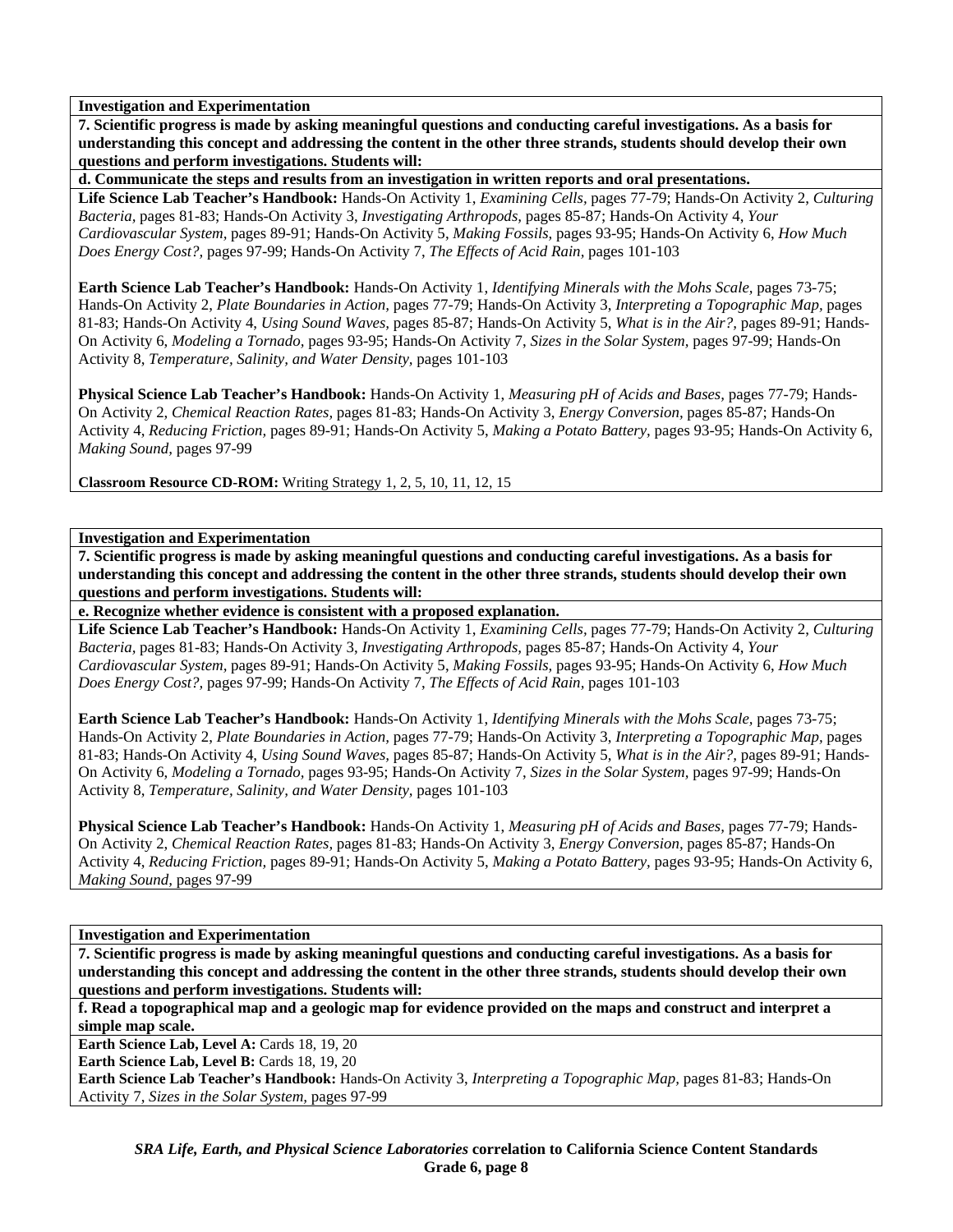**7. Scientific progress is made by asking meaningful questions and conducting careful investigations. As a basis for understanding this concept and addressing the content in the other three strands, students should develop their own questions and perform investigations. Students will:** 

**g. Interpret events by sequence and time from natural phenomena (e.g., the relative ages of rocks and intrusions).** 

Life Science Lab, Level A: Cards 66, 67, 68, 80 Life Science Lab, Level B: Cards 66, 67, 68, 80

**Earth Science Lab, Level A: Cards 9, 10, 15, 16, 30, 31, 32, 33, 34, 74, 76, 78 Earth Science Lab, Level B:** Cards 9, 10, 15, 16, 30, 31, 32, 33, 34, 74, 76, 78 **Earth Science Lab Teacher's Handbook:** Hands-On Activity ; Hands-On Activity 7, *Sizes in the Solar System,* pages 97-99

**Physical Science Lab, Level A:** Cards 27, 28, 29, 30 **Physical Science Lab, Level B:** Cards 27, 28, 29, 30

**Investigation and Experimentation** 

**7. Scientific progress is made by asking meaningful questions and conducting careful investigations. As a basis for understanding this concept and addressing the content in the other three strands, students should develop their own questions and perform investigations. Students will:** 

**h. Identify changes in natural phenomena over time without manipulating the phenomena (e.g., tree limb, a grove of trees, a stream, a hill slope).** 

**Life Science Lab Teacher's Handbook:** Hands-On Activity 2, *Culturing Bacteria,* pages 81-83; Hands-On Activity 3, *Investigating Arthropods,* pages 85-87

**Earth Science Lab Teacher's Handbook:** Hands-On Activity 5, *What is in the Air?,* pages 89-91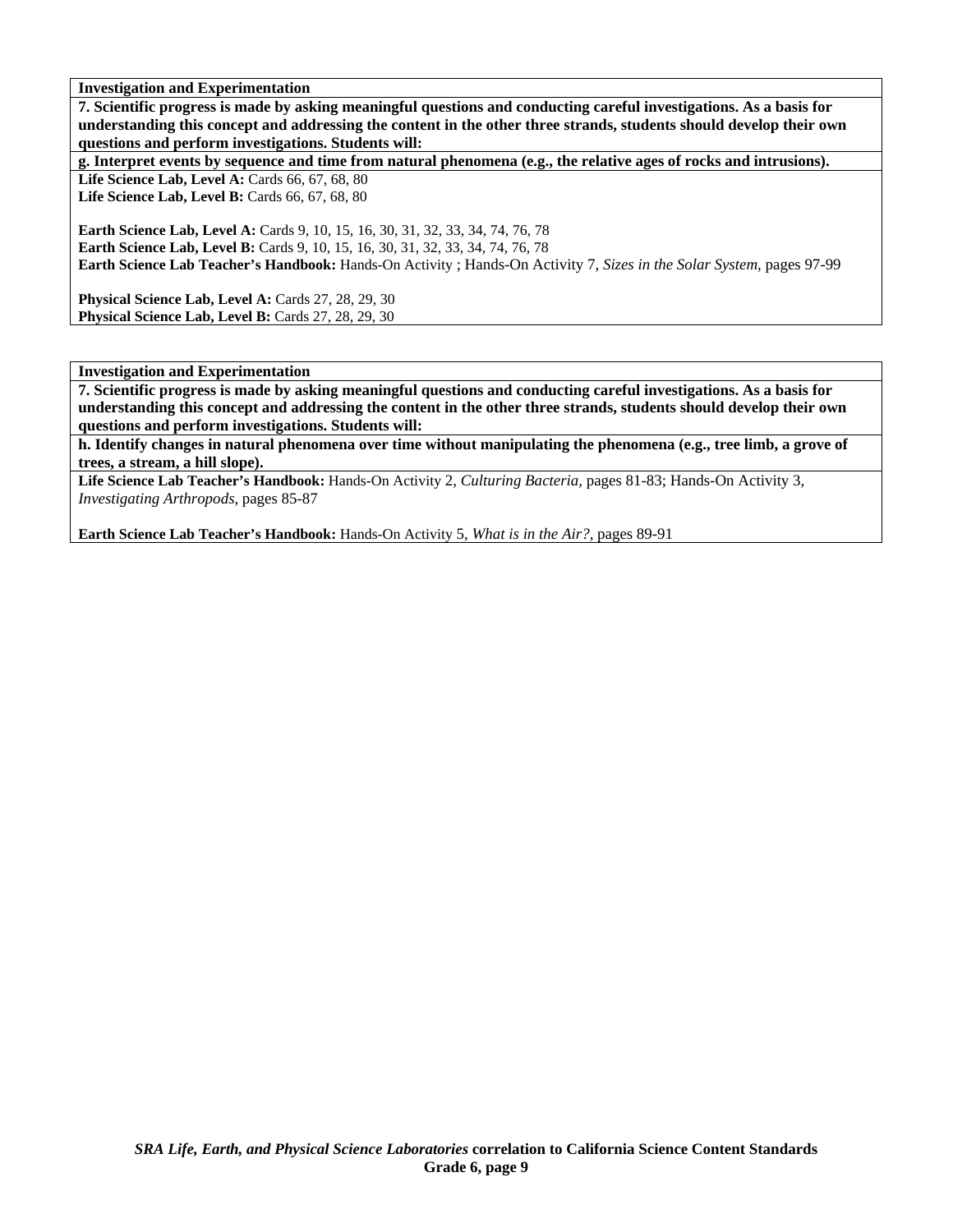# *SRA Life, Earth, and Physical Science Laboratories*  **correlation to California Science Content Standards Grade 7**

*SRA Life, Earth, and Physical Science Laboratories* provide core science content in an alternate reading format. Each *SRA Science Lab* contains 180 Science Cards covering key science concepts and vocabulary. Each lab covers 90 different science topics presented at two different reading levels to meet varied student abilities. The *Teacher's Handbook* includes hands-on inquiry activities as well as vocabulary building exercises. The *Classroom Resource CD-ROM* includes Writing Strategies in Science along with tests and vocabulary games.

**Life Science Cell Biology** 

**1. All living organisms are composed of cell, from just one to many trillions, whose details usually are visible only through a microscope. As a basis for understanding this concept:** 

**a. Students know cells function similarly in all living organisms.** 

**Life Science Lab, Level A: Cards 6, 7, 8, 9, 10** 

**Life Science Lab, Level B:** Cards 6, 7, 8, 9, 10

**Life Science Lab Teacher's Handbook:** Hands-On Activity 1, *Examining Cells,* pages 77-79

**Life Science Cell Biology** 

**1. All living organisms are composed of cell, from just one to many trillions, whose details usually are visible only through a microscope. As a basis for understanding this concept:** 

**b. Students know the characteristics that distinguish plant cells from animal cell, including chloroplasts and cell walls.** 

Life Science Lab, Level A: Cards 6, 7

Life Science Lab, Level B: Cards 6, 7

**Life Science Lab Teacher's Handbook:** Hands-On Activity 1, *Examining Cells,* pages 77-79

**Life Science** 

**Cell Biology** 

**1. All living organisms are composed of cell, from just one to many trillions, whose details usually are visible only through a microscope. As a basis for understanding this concept:** 

**c. Students know the nucleus is the repository for genetic information in plant and animal cells.** 

**Life Science Lab, Level A:** Cards 6, 7, 61, 62

**Life Science Lab, Level B: Cards 6, 7, 61, 62** 

**Life Science Lab Teacher's Handbook:** Hands-On Activity 1, *Examining Cells,* pages 77-79

**Life Science** 

**Cell Biology 1. All living organisms are composed of cell, from just one to many trillions, whose details usually are visible only** 

**through a microscope. As a basis for understanding this concept:** 

**d. Students know that mitochondria liberate energy for the work that cells so and that chloroplast capture sunlight energy for photosynthesis.** 

Life Science Lab, Level A: Cards 7, 9 Life Science Lab, Level B: Cards 7, 9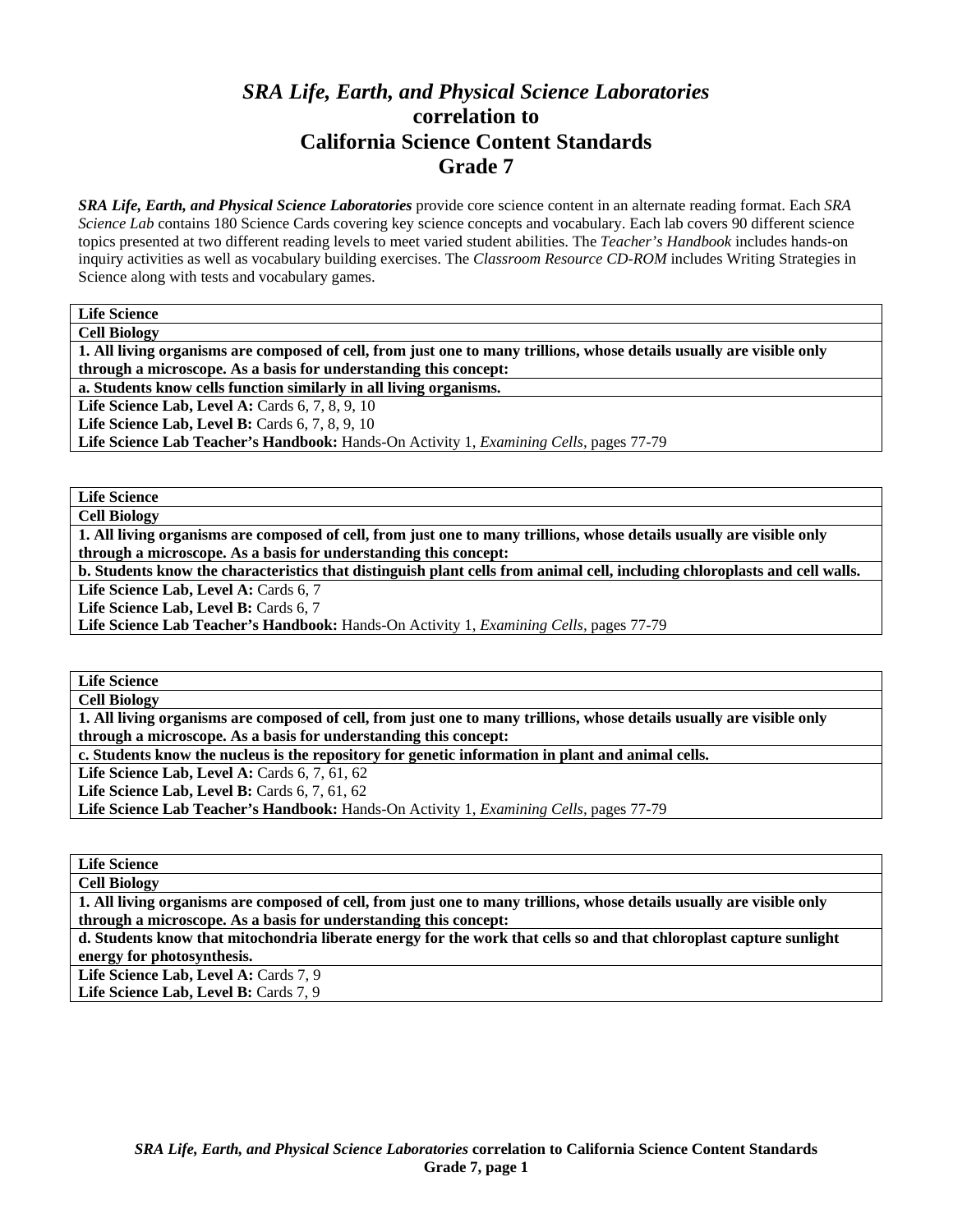**Life Science Cell Biology** 

**1. All living organisms are composed of cell, from just one to many trillions, whose details usually are visible only through a microscope. As a basis for understanding this concept:** 

**e. Students know cells divide to increase their numbers through a process of mitosis, which results in two daughter cells with identical sets of chromosomes.** 

Life Science Lab, Level A: Cards 10, 60

Life Science Lab, Level B: Cards 10, 60

**Life Science** 

**Cell Biology** 

**1. All living organisms are composed of cell, from just one to many trillions, whose details usually are visible only through a microscope. As a basis for understanding this concept:** 

**f. Students know that as multicellular organisms develop, their cells differentiate.** 

Life Science Lab, Level A: Cards 10, 44

Life Science Lab, Level B: Cards 10, 44

**Life Science Genetics** 

**2. A typical cell of any organism contains genetic instructions that specify its traits. Those traits may be modified by environmental influences. As a basis for understanding this concept:** 

**a. Students know the differences between the life cycles and reproduction methods of sexual and asexual organisms.** 

Life Science Lab, Level A: Cards 18, 19, 20, 21, 22, 40, 42, 60, 61 Life Science Lab, Level B: Cards 18, 19, 20, 21, 22, 40, 42, 60, 61

**Life Science** 

**Genetics** 

**2. A typical cell of any organism contains genetic instructions that specify its traits. Those traits may be modified by environmental influences. As a basis for understanding this concept:** 

**b. Students know sexual reproduction produces offspring that inherit half their genes from each parent.** 

**Life Science Lab, Level A: Cards 61, 62, 63** 

**Life Science Lab, Level B: Cards 61, 62, 63** 

**Life Science** 

**Genetics** 

**2. A typical cell of any organism contains genetic instructions that specify its traits. Those traits may be modified by environmental influences. As a basis for understanding this concept:** 

**c. Students know an inherited trait can be determined by one or more genes.** 

Life Science Lab, Level A: Cards 62, 63

Life Science Lab, Level B: Cards 62, 63

| <b>Life Science</b>                                                                                                      |
|--------------------------------------------------------------------------------------------------------------------------|
| <b>Genetics</b>                                                                                                          |
| 2. A typical cell of any organism contains genetic instructions that specify its traits. Those traits may be modified by |
| environmental influences. As a basis for understanding this concept:                                                     |
| d. Students know plant and animal cells contain many thousands of different genes and typically have two copies of       |
| every gene. The two copies (or alleles) of the gene may or may not be identical, and one may be dominant in              |
| determining the phenotype while the other is recessive.                                                                  |

Life Science Lab, Level A: Cards 62, 63

Life Science Lab, Level B: Cards 62, 63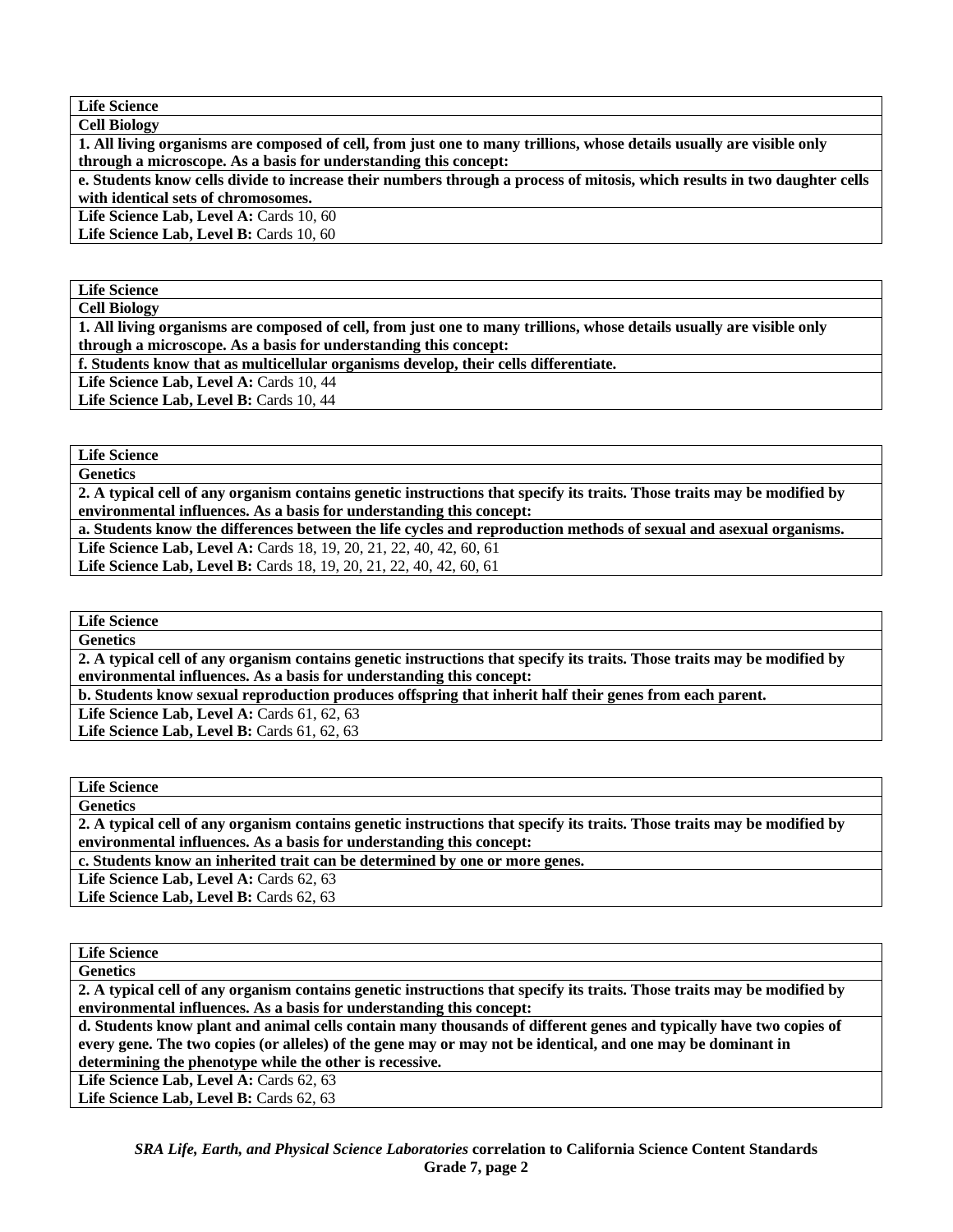**Life Science Genetics** 

**2. A typical cell of any organism contains genetic instructions that specify its traits. Those traits may be modified by environmental influences. As a basis for understanding this concept:** 

**e. Students know DNA (deoxyribonucleic acid) is the genetic material of living organisms and is located in the chromosomes of each cell.** 

Life Science Lab, Level A: Card 64

**Life Science Lab, Level B:** Card 64

**Life Science** 

**Evolution** 

**3. Biological evolution accounts for the diversity of species developed through gradual processes over many generations. As a basis for understanding this concept:** 

**a. Students know both genetic variation and environmental factors are causes of evolution and diversity of organisms. Life Science Lab, Level A: Cards 64, 65, 66** 

Life Science Lab. Level B: Cards 64, 65, 66

**Life Science** 

**Evolution** 

**3. Biological evolution accounts for the diversity of species developed through gradual processes over many generations. As a basis for understanding this concept:** 

**b. Students know the reasoning used by Charles Darwin in reaching his conclusion that natural selection is the mechanism of evolution.** 

Life Science Lab, Level A: Cards 65, 66

Life Science Lab, Level B: Cards 65, 66

**Life Science** 

**Evolution** 

**3. Biological evolution accounts for the diversity of species developed through gradual processes over many generations. As a basis for understanding this concept:** 

**c. Students know how independent lines of evidence from geology, fossils, and comparative anatomy provide the bases for the theory of evolution.** 

Life Science Lab, Level A: Cards 66, 67, 68 **Life Science Lab, Level B: Cards 66, 67, 68** 

Earth Science Lab, Level A: Cards 33, 34 Earth Science Lab, Level B: Cards 33, 34

**Life Science Evolution** 

**3. Biological evolution accounts for the diversity of species developed through gradual processes over many generations. As a basis for understanding this concept:** 

**d. Students know how to construct a simple branching diagram to classify living groups of organisms by shared derived characteristics and how to expand the diagram to include fossil organisms.** 

Life Science Lab, Level A: Cards 2, 3

Life Science Lab, Level B: Cards 2, 3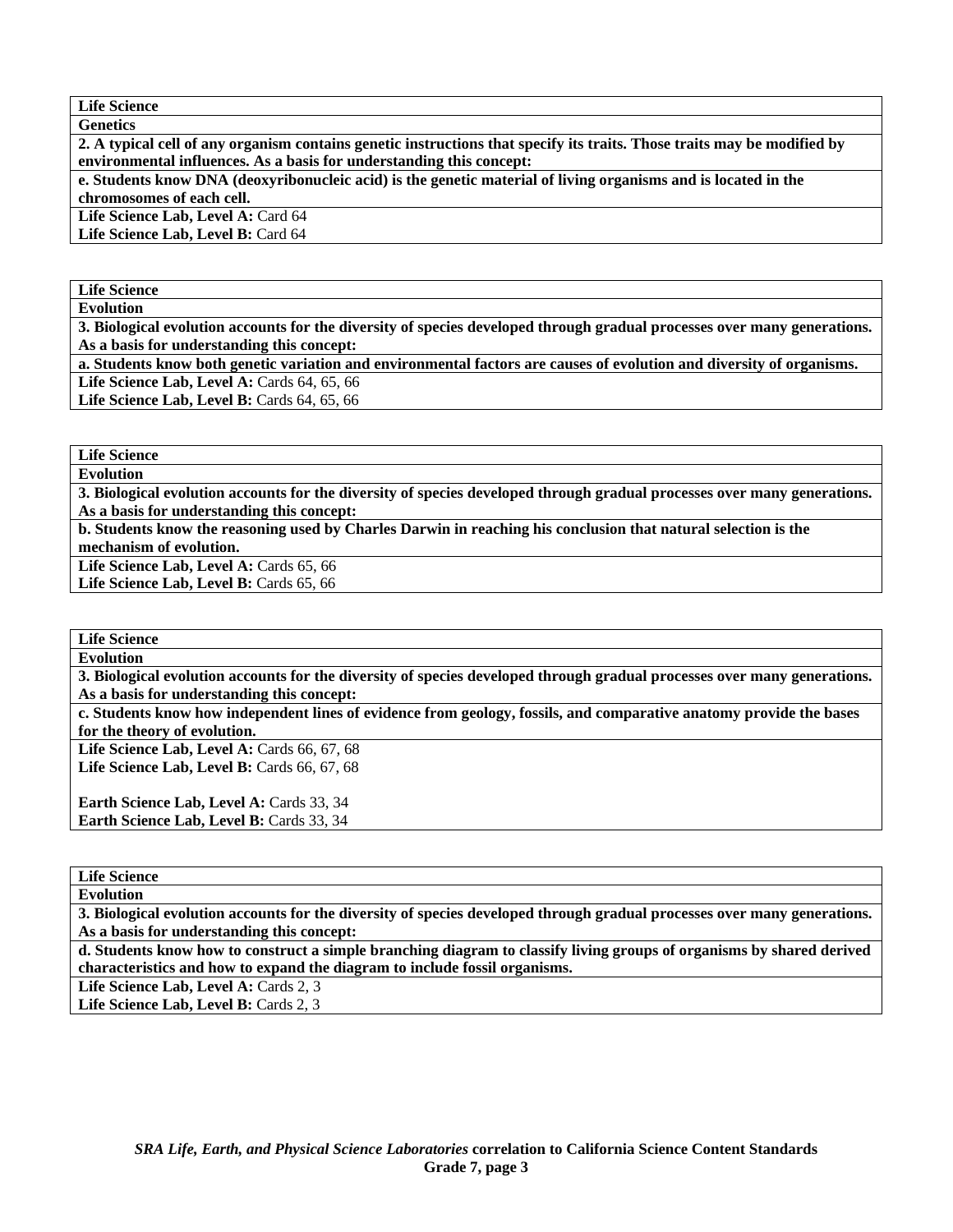**Life Science Evolution 3. Biological evolution accounts for the diversity of species developed through gradual processes over many generations. As a basis for understanding this concept: e. Students know that extinction of a species occurs when the environment changes and the adaptive characteristics of a species are insufficient for its survival.**  Life Science Lab, Level A: Cards 67, 86 Life Science Lab, Level B: Cards 67, 86 **Earth Science Lab, Level A: Cards 59, 61 Earth Science Lab, Level B: Cards 59, 61** 

**Earth Science** 

**Earth and Life History** 

**4. Evidence from rocks allows us to understand the evolution of life on Earth. As a basis for understanding this concept: a. Students know Earth processes today are similar to those that occurred in the past and show geologic processes have large cumulative effects over long periods of time.** 

**Earth Science Lab, Level A:** Cards 9, 10, 11, 12, 13, 14, 15, 17, 24, 25, 26, 27, 28 **Earth Science Lab, Level B:** Cards 9, 10, 11, 12, 13, 14, 15, 17, 24, 25, 26, 27, 28 **Earth Science Lab Teacher's Handbook:** Hands-On Activity 2, *Plate Boundaries in Action,* pages 77-79

**Earth Science** 

**Earth and Life History** 

**4. Evidence from rocks allows us to understand the evolution of life on Earth. As a basis for understanding this concept: b. Students know the history of life on Earth has been disrupted by major catastrophic events, such as major volcanic eruptions or the impacts of asteroids.**  Earth Science Lab, Level A: Cards 15, 17, 32, 34, 73 **Earth Science Lab, Level B: Cards 15, 17, 32, 34, 73** 

**Earth Science** 

**Earth and Life History** 

**4. Evidence from rocks allows us to understand the evolution of life on Earth. As a basis for understanding this concept: c. Students know that the rock cycle includes the formation of new sediment and rocks and that rocks are found in layers, with the oldest generally on the bottom. Earth Science Lab, Level A: Cards 6, 7, 8, 9, 30 Earth Science Lab, Level B: Cards 6, 7, 8, 9, 30** 

**Earth Science** 

**Earth and Life History** 

**4. Evidence from rocks allows us to understand the evolution of life on Earth. As a basis for understanding this concept: d. Students know that evidence from geologic layers and radioactive dating indicates Earth is approximately 4.6 billion years old and that life on this planet has existed for more than 3 billion years.** 

**Earth Science Lab, Level A: Cards 30, 31, 32, 33, 34** 

**Earth Science Lab, Level B: Cards 30, 31, 32, 33, 34**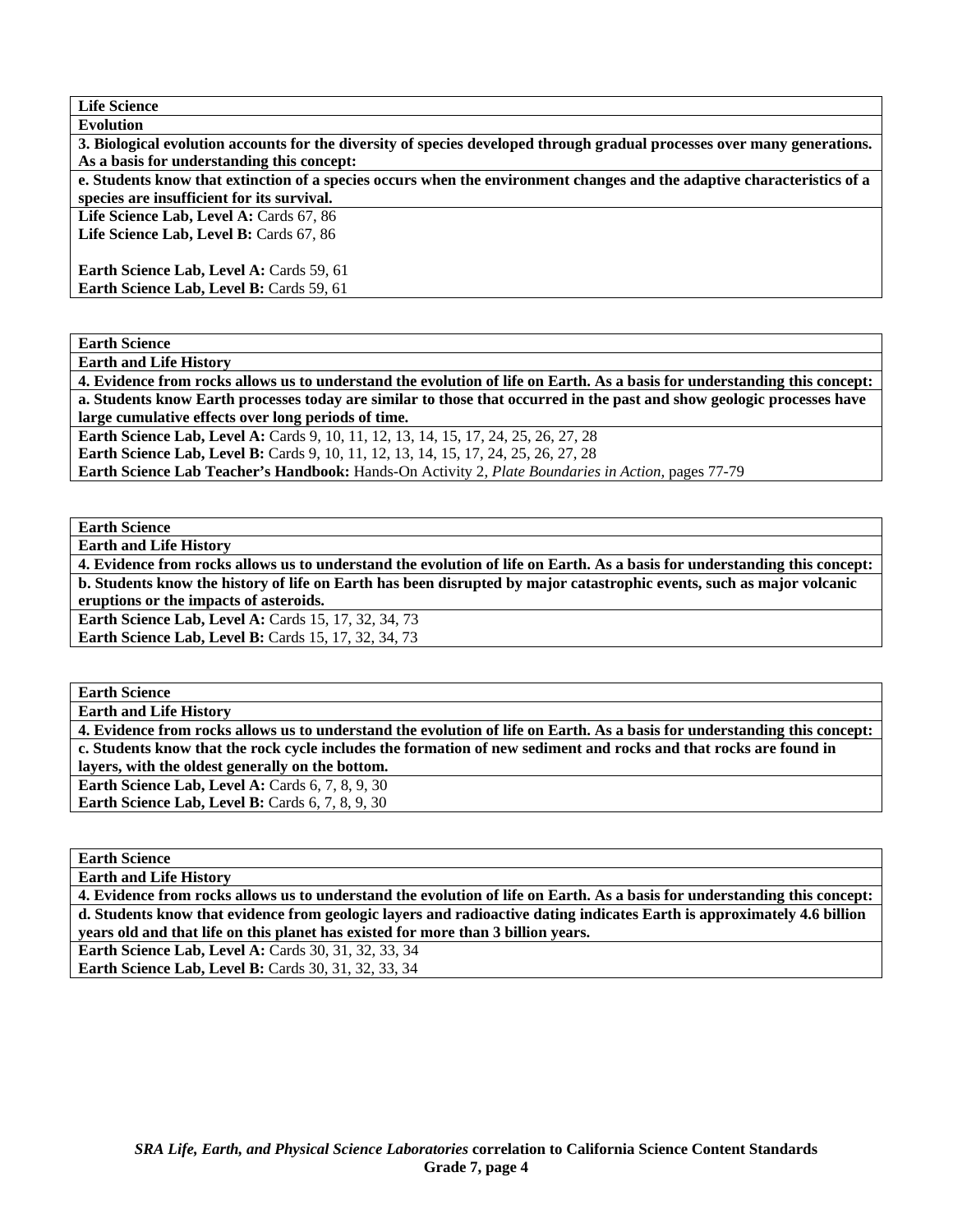**Earth Science** 

**Earth and Life History** 

**4. Evidence from rocks allows us to understand the evolution of life on Earth. As a basis for understanding this concept: e. Students know fossils provide evidence of how life and environmental conditions have changed.** 

Life Science Lab, Level A: Card 67

Life Science Lab, Level B: Card 67

**Earth Science Lab, Level A: Cards 30, 31, 32, 33, 34, 35 Earth Science Lab, Level B:** Cards 30, 31, 32, 33, 34, 35

**Earth Science** 

**Earth and Life History** 

**4. Evidence from rocks allows us to understand the evolution of life on Earth. As a basis for understanding this concept: f. Students know how movements of Earth's continental and oceanic plates through time, with associated changes in climate and geographic connections, have affected the past and present distribution of organisms.** 

Life Science Lab, Level A: Card 86

Life Science Lab, Level B: Card 86

**Earth Science Lab, Level A: Cards 1, 32, 34, 73 Earth Science Lab, Level B: Cards 1, 32, 34, 73** 

**Earth Science** 

**Earth and Life History** 

**4. Evidence from rocks allows us to understand the evolution of life on Earth. As a basis for understanding this concept: g. Students know how to explain significant developments and extinctions of plant and animal life on the geologic time scale.** 

Life Science Lab, Level A: Cards 67, 86 Life Science Lab, Level B: Cards 67, 86

**Earth Science Lab, Level A: Cards 32, 33, 34, 61, 73 Earth Science Lab, Level B:** Cards 32, 33, 34, 61, 73

**Life Science** 

**Structure and Function in Living Systems** 

**5. The anatomy and physiology of plants and animals illustrate the complementary nature of structure and function. As a basis for understanding this concept:** 

**a. Students know plants and animals have levels of organization for structure and function, including cells, tissues, organs, organ systems, and the whole organism.** 

Life Science Lab, Level A: Cards 6, 7, 16, 18, 19, 20, 21, 22, 25, 27, 28, 29, 30, 31, 32, 33, 34, 35, 36, 37, 38, 39, 40, 44 Life Science Lab, Level B: Cards 6, 7, 16, 18, 19, 20, 21, 22, 25, 27, 28, 29, 30, 31, 32, 33, 34, 35, 36, 37, 38, 39, 40, 44 **Life Science Lab Teacher's Handbook:** Hands-On Activity 1, *Examining Cells,* pages 77-79

**Life Science** 

**Structure and Function in Living Systems** 

**5. The anatomy and physiology of plants and animals illustrate the complementary nature of structure and function. As a basis for understanding this concept:** 

**b. Students know organ systems function because of the contributions of individual organs, tissues, and cells. The failure of any part can affect the entire system.** 

Life Science Lab, Level A: Cards 44, 45, 46, 47, 48, 49, 50, 51, 52, 53, 54, 55, 56, 57, 58

**Life Science Lab, Level B:** Cards 44, 45, 46, 47, 48, 49, 50, 51, 52, 53, 54, 55, 56, 57, 58

**Life Science Lab Teacher's Handbook:** Hands-On Activity 4, *Your Cardiovascular System,* pages 89-91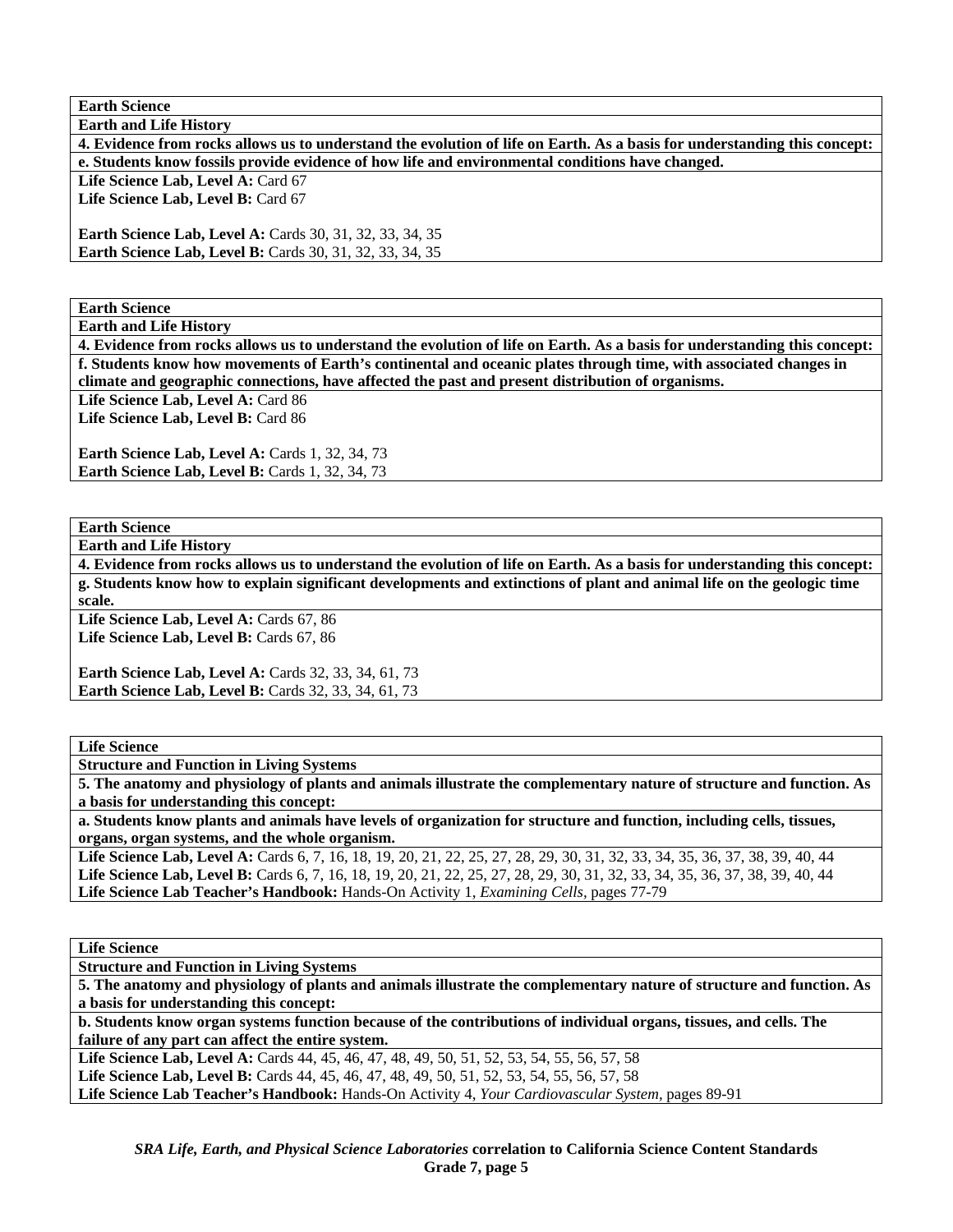**Life Science** 

**Structure and Function in Living Systems** 

**5. The anatomy and physiology of plants and animals illustrate the complementary nature of structure and function. As a basis for understanding this concept:** 

**c. Students know how bones and muscles work together to provide a structural framework for movement.** 

Life Science Lab, Level A: Cards 53, 55

Life Science Lab, Level B: Cards 53, 55

**Life Science** 

**Structure and Function in Living Systems** 

**5. The anatomy and physiology of plants and animals illustrate the complementary nature of structure and function. As a basis for understanding this concept:** 

**d. Students know how the reproductive organs of the human female and male generate eggs and sperm and how sexual activity may lead to fertilization and pregnancy.** 

Life Science Lab, Level A: Cards 58, 61

Life Science Lab, Level B: Cards 58, 61

**Life Science** 

**Structure and Function in Living Systems** 

**5. The anatomy and physiology of plants and animals illustrate the complementary nature of structure and function. As a basis for understanding this concept:** 

**e. Students know the function of the umbilicus and placenta during pregnancy.** 

Life Science Lab, Level A: Card 40 Life Science Lab, Level B: Card 40

**Life Science** 

**Structure and Function in Living Systems** 

**5. The anatomy and physiology of plants and animals illustrate the complementary nature of structure and function. As a basis for understanding this concept:** 

**f. Students know the structures and processes by which flowering plants generate pollen, ovules, seeds, and fruit.** 

Life Science Lab, Level A: Cards 20, 22

Life Science Lab, Level B: Cards 20, 22

**Life Science Structure and Function in Living Systems 5. The anatomy and physiology of plants and animals illustrate the complementary nature of structure and function. As a basis for understanding this concept: g. Students know how to relate the structure of the eye and ear to their functions.** 

Physical Science Lab, Level A: Card 89

Physical Science Lab, Level B: Card 89

**Physical Science** 

**Physical Principles in Living Systems** 

**6. Physical principles underlie biological structures and functions. As a basis for understanding this concept:** 

**a. Students know visible light is a small band within a very broad electromagnetic spectrum.** 

Physical Science Lab, Level A: Cards 82, 85

Physical Science Lab, Level B: Cards 82, 85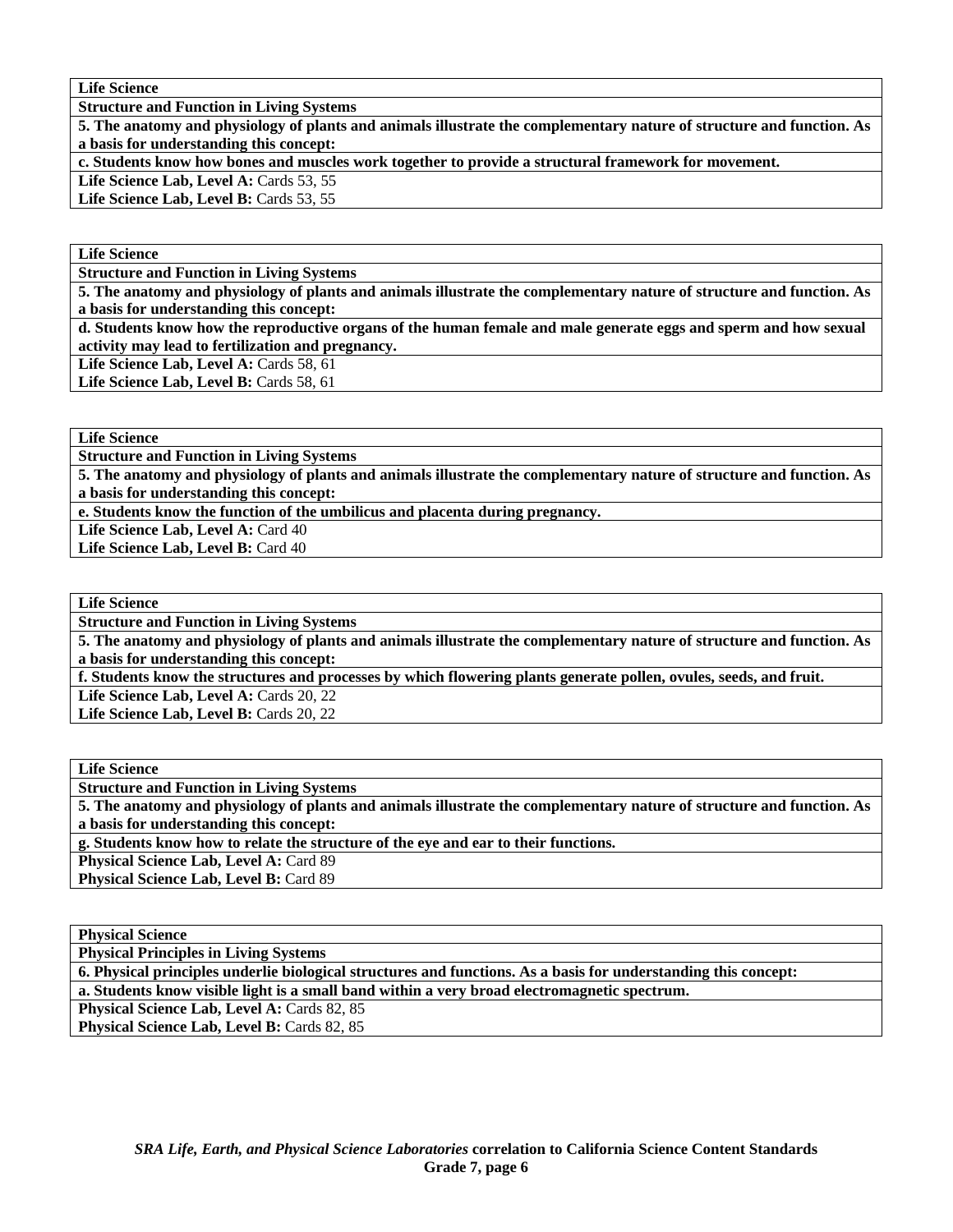**Physical Principles in Living Systems** 

**6. Physical principles underlie biological structures and functions. As a basis for understanding this concept: b. Students know that for an object to be seen, light emitted by or scattered from it must be detected by the eye.**  Physical Science Lab, Level A: Cards 87, 89 Physical Science Lab, Level B: Cards 87, 89

**Physical Science** 

**Physical Principles in Living Systems** 

**6. Physical principles underlie biological structures and functions. As a basis for understanding this concept:** 

**c. Students know light travels in straight lines if the medium it travels through does not change.** 

**Physical Science Lab, Level A: Cards 82, 83, 84, 85, 87, 88 Physical Science Lab, Level B:** Cards 82, 83, 84, 85, 87, 88

**Physical Science** 

**Physical Principles in Living Systems** 

**6. Physical principles underlie biological structures and functions. As a basis for understanding this concept:** 

**d. Students know how simple lenses are used in a magnifying glass, the eye, a camera, a telescope, and a microscope.** 

**Physical Science Lab, Level A: Cards 87, 90** 

Physical Science Lab, Level B: Cards 87, 90

**Physical Science** 

**Physical Principles in Living Systems** 

**6. Physical principles underlie biological structures and functions. As a basis for understanding this concept:** 

**e. Students know that white light is a mixture of many wavelengths (colors) and that retinal cells react differently to different wavelengths.** 

Physical Science Lab, Level A: Cards 85, 89 Physical Science Lab, Level B: Cards 85, 89

**Physical Science** 

**Physical Principles in Living Systems** 

**6. Physical principles underlie biological structures and functions. As a basis for understanding this concept:** 

**f. Students know light can be reflected, refracted, transmitted, and absorbed by matter.** 

**Physical Science Lab, Level A: Cards 85, 86, 87, 88** Physical Science Lab, Level B: Cards 85, 86, 87, 88

**Physical Science** 

**Physical Principles in Living Systems** 

**6. Physical principles underlie biological structures and functions. As a basis for understanding this concept:** 

**g. Students know the angle of reflection of a light beam is equal to the angle of incidence.** 

**Physical Science Lab, Level A: Card 86** 

Physical Science Lab, Level B: Card 86

**Physical Science** 

**Physical Principles in Living Systems** 

**6. Physical principles underlie biological structures and functions. As a basis for understanding this concept: h. Students know how to compare joints in the body (wrist, shoulder, thigh) with structures used in machines and** 

**simple devices (hinge, ball-and-socket, and sliding joints).** 

Physical Science Lab, Level A: Card 64

Physical Science Lab, Level B: Card 64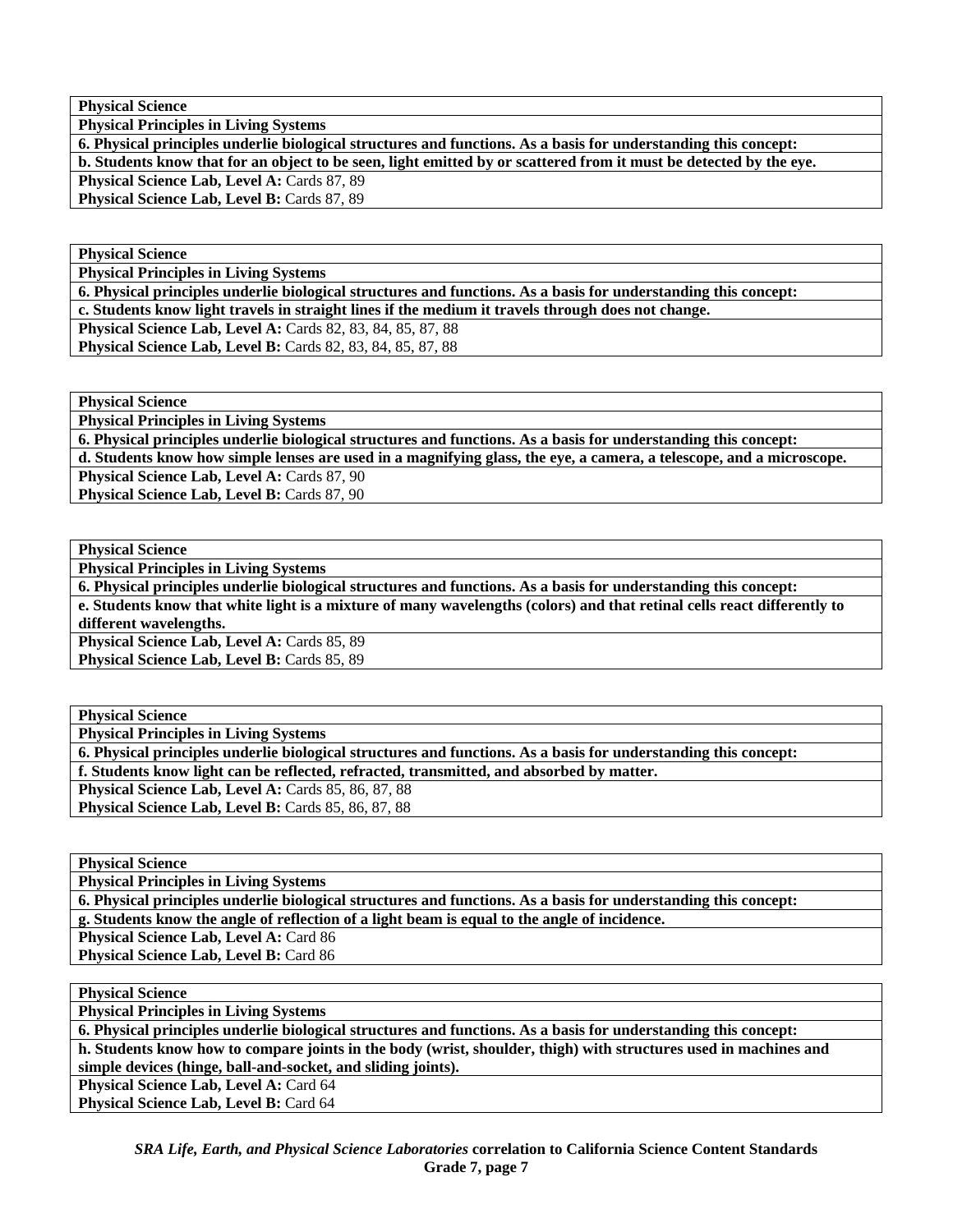**Physical Principles in Living Systems** 

**6. Physical principles underlie biological structures and functions. As a basis for understanding this concept: i. Students know how levers confer mechanical advantage and how the application of this principle applies to the musculoskeletal system. Physical Science Lab, Level A: Card 64** 

Physical Science Lab, Level B: Card 64

**Physical Science** 

**Physical Principles in Living Systems** 

**6. Physical principles underlie biological structures and functions. As a basis for understanding this concept: j. Students know that contractions of the heart generate blood pressure and that heart valves prevent back flow in the circulatory system.** 

Life Science Lab, Level A: Card 47 Life Science Lab, Level B: Card 47

#### **Investigation and Experimentation**

**7. Scientific progress is made by asking meaningful questions and conducting careful investigations. As a basis for understanding this concept and addressing the content in the other three strands, students should develop their own questions and perform investigations. Students will:** 

**a. Select and use appropriate tools and technology (including calculators, computers, balances, spring scales, microscopes, and binoculars) to perform tests, collect data, and display data.** 

**Life Science Lab Teacher's Handbook:** Hands-On Activity 1, *Examining Cells,* pages 77-79; Hands-On Activity 2, *Culturing Bacteria,* pages 81-83; Hands-On Activity 3, *Investigating Arthropods,* pages 85-87; Hands-On Activity 4, *Your Cardiovascular System,* pages 89-91; Hands-On Activity 5, *Making Fossils,* pages 93-95; Hands-On Activity 6, *How Much Does Energy Cost?,* pages 97-99; Hands-On Activity 7, *The Effects of Acid Rain,* pages 101-103

**Earth Science Lab Teacher's Handbook:** Hands-On Activity 1, *Identifying Minerals with the Mohs Scale,* pages 73-75; Hands-On Activity 2, *Plate Boundaries in Action,* pages 77-79; Hands-On Activity 3, *Interpreting a Topographic Map,* pages 81-83; Hands-On Activity 4, *Using Sound Waves,* pages 85-87; Hands-On Activity 5, *What is in the Air?,* pages 89-91; Hands-On Activity 6, *Modeling a Tornado,* pages 93-95; Hands-On Activity 7, *Sizes in the Solar System,* pages 97-99; Hands-On Activity 8, *Temperature, Salinity, and Water Density,* pages 101-103

**Physical Science Lab Teacher's Handbook:** Hands-On Activity 1, *Measuring pH of Acids and Bases,* pages 77-79; Hands-On Activity 2, *Chemical Reaction Rates,* pages 81-83; Hands-On Activity 3, *Energy Conversion,* pages 85-87; Hands-On Activity 4, *Reducing Friction,* pages 89-91; Hands-On Activity 5, *Making a Potato Battery,* pages 93-95; Hands-On Activity 6, *Making Sound,* pages 97-99

**Investigation and Experimentation** 

**7. Scientific progress is made by asking meaningful questions and conducting careful investigations. As a basis for understanding this concept and addressing the content in the other three strands, students should develop their own questions and perform investigations. Students will:** 

**b. Use a variety of print and electronic resources (including World Wide Web) to collect information and evidence as part of a research project.** 

**Life Science Lab Teacher's Handbook:** Hands-On Activity 2, *Culturing Bacteria,* pages 81-83

**Classroom Resource CD-ROM:** Writing Strategy 9, 12, 25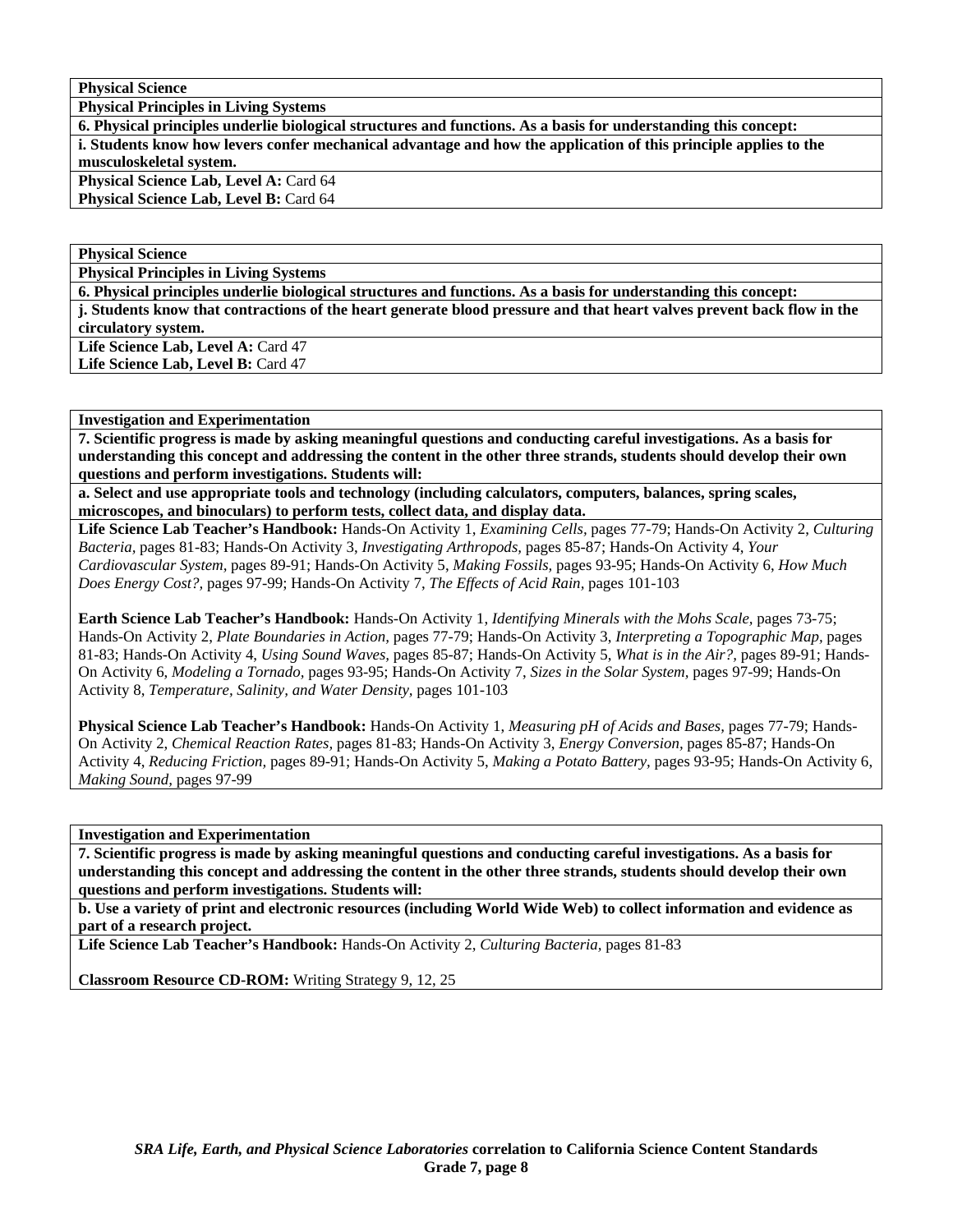**7. Scientific progress is made by asking meaningful questions and conducting careful investigations. As a basis for understanding this concept and addressing the content in the other three strands, students should develop their own questions and perform investigations. Students will:** 

**c. Communicate the logical connection among hypotheses, science concepts, tests conducted, data collected, and conclusions drawn from the scientific evidence.** 

**Life Science Lab Teacher's Handbook:** Hands-On Activity 1, *Examining Cells,* pages 77-79; Hands-On Activity 2, *Culturing Bacteria,* pages 81-83; Hands-On Activity 3, *Investigating Arthropods,* pages 85-87; Hands-On Activity 4, *Your Cardiovascular System,* pages 89-91; Hands-On Activity 5, *Making Fossils,* pages 93-95; Hands-On Activity 6, *How Much Does Energy Cost?,* pages 97-99; Hands-On Activity 7, *The Effects of Acid Rain,* pages 101-103

**Earth Science Lab Teacher's Handbook:** Hands-On Activity 1, *Identifying Minerals with the Mohs Scale,* pages 73-75; Hands-On Activity 2, *Plate Boundaries in Action,* pages 77-79; Hands-On Activity 3, *Interpreting a Topographic Map,* pages 81-83; Hands-On Activity 4, *Using Sound Waves,* pages 85-87; Hands-On Activity 5, *What is in the Air?,* pages 89-91; Hands-On Activity 6, *Modeling a Tornado,* pages 93-95; Hands-On Activity 7, *Sizes in the Solar System,* pages 97-99; Hands-On Activity 8, *Temperature, Salinity, and Water Density,* pages 101-103

**Physical Science Lab Teacher's Handbook:** Hands-On Activity 1, *Measuring pH of Acids and Bases,* pages 77-79; Hands-On Activity 2, *Chemical Reaction Rates,* pages 81-83; Hands-On Activity 3, *Energy Conversion,* pages 85-87; Hands-On Activity 4, *Reducing Friction,* pages 89-91; Hands-On Activity 5, *Making a Potato Battery,* pages 93-95; Hands-On Activity 6, *Making Sound,* pages 97-99

**Investigation and Experimentation** 

**7. Scientific progress is made by asking meaningful questions and conducting careful investigations. As a basis for understanding this concept and addressing the content in the other three strands, students should develop their own questions and perform investigations. Students will:** 

**d. Construct scale models, maps, and appropriately labeled diagrams to communicate scientific knowledge (e.g., motion of Earth's plates and cell structure).** 

**Life Science Lab Teacher's Handbook:** Hands-On Activity 1, *Examining Cells,* pages 77-79; Hands-On Activity 5, *Making Fossils,* pages 93-95; Hands-On Activity 6, *How Much Does Energy Cost?,* pages 97-99

**Earth Science Lab Teacher's Handbook:** Hands-On Activity 2, *Plate Boundaries in Action,* pages 77-79; Hands-On Activity 3, *Interpreting a Topographic Map,* pages 81-83; Hands-On Activity 4, *Using Sound Waves,* pages 85-87; Hands-On Activity 6, *Modeling a Tornado,* pages 93-95; Hands-On Activity 7, *Sizes in the Solar System,* pages 97-99; Hands-On Activity 8, *Temperature, Salinity, and Water Density,* pages 101-103

**Physical Science Lab Teacher's Handbook:** Hands-On Activity 5, *Making a Potato Battery,* pages 93-95; Hands-On Activity 6, *Making Sound,* pages 97-99

**Classroom Resource CD-ROM:** Writing Strategy 20, 27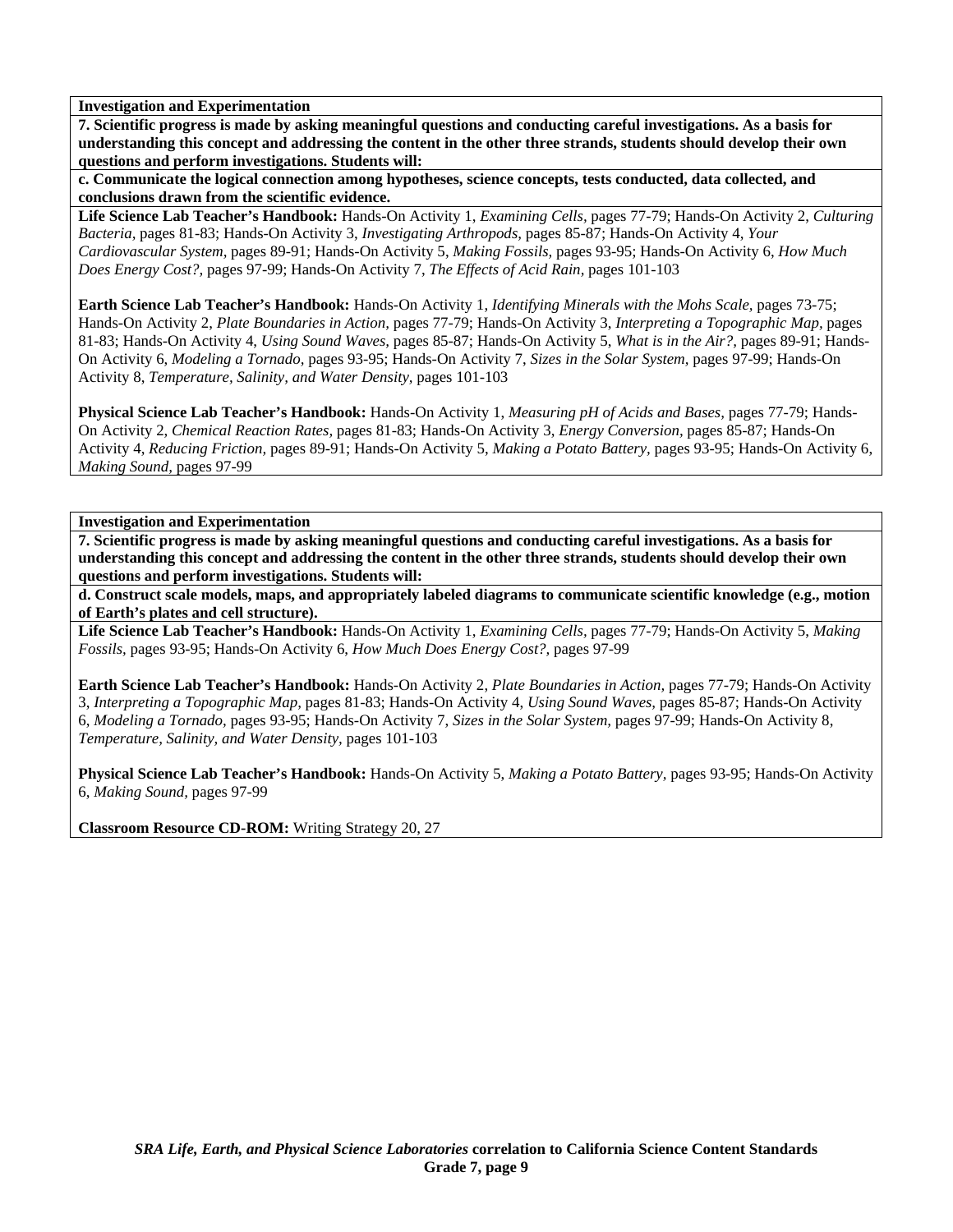**7. Scientific progress is made by asking meaningful questions and conducting careful investigations. As a basis for understanding this concept and addressing the content in the other three strands, students should develop their own questions and perform investigations. Students will:** 

**e. Communicate the steps and results from an investigation in written reports and oral presentations.** 

**Life Science Lab Teacher's Handbook:** Hands-On Activity 1, *Examining Cells,* pages 77-79; Hands-On Activity 2, *Culturing Bacteria,* pages 81-83; Hands-On Activity 3, *Investigating Arthropods,* pages 85-87; Hands-On Activity 4, *Your Cardiovascular System,* pages 89-91; Hands-On Activity 5, *Making Fossils,* pages 93-95; Hands-On Activity 6, *How Much Does Energy Cost?,* pages 97-99; Hands-On Activity 7, *The Effects of Acid Rain,* pages 101-103

**Earth Science Lab Teacher's Handbook:** Hands-On Activity 1, *Identifying Minerals with the Mohs Scale,* pages 73-75; Hands-On Activity 2, *Plate Boundaries in Action,* pages 77-79; Hands-On Activity 3, *Interpreting a Topographic Map,* pages 81-83; Hands-On Activity 4, *Using Sound Waves,* pages 85-87; Hands-On Activity 5, *What is in the Air?,* pages 89-91; Hands-On Activity 6, *Modeling a Tornado,* pages 93-95; Hands-On Activity 7, *Sizes in the Solar System,* pages 97-99; Hands-On Activity 8, *Temperature, Salinity, and Water Density,* pages 101-103

**Physical Science Lab Teacher's Handbook:** Hands-On Activity 1, *Measuring pH of Acids and Bases,* pages 77-79; Hands-On Activity 2, *Chemical Reaction Rates,* pages 81-83; Hands-On Activity 3, *Energy Conversion,* pages 85-87; Hands-On Activity 4, *Reducing Friction,* pages 89-91; Hands-On Activity 5, *Making a Potato Battery,* pages 93-95; Hands-On Activity 6, *Making Sound,* pages 97-99

**Classroom Resource CD-ROM:** Writing Strategy 1, 2, 5, 11, 12, 15, 18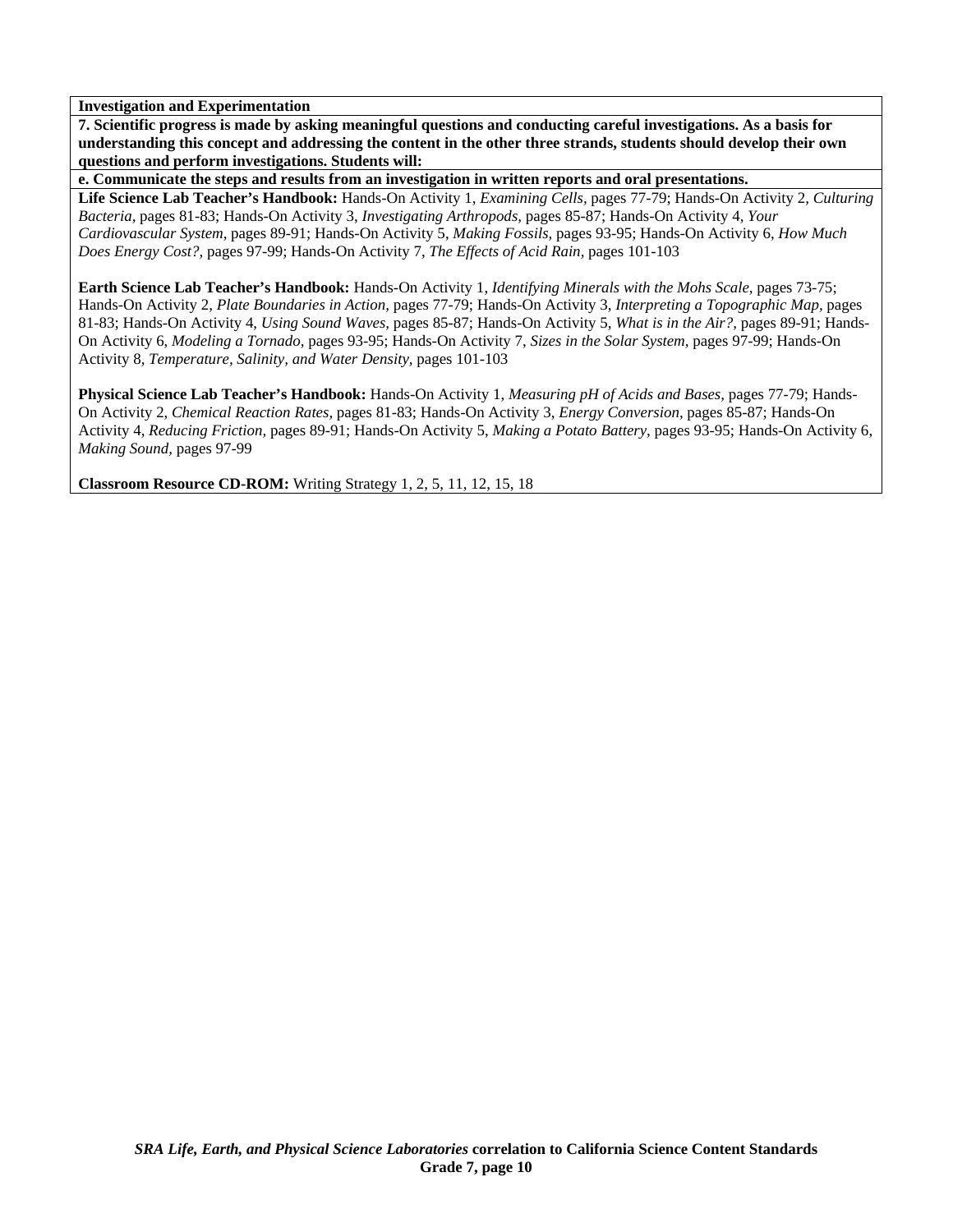# *SRA Life, Earth, and Physical Science Laboratories*  **correlation to California Science Content Standards Grade 8**

*SRA Life, Earth, and Physical Science Laboratories* provide core science content in an alternate reading format. Each *SRA Science Lab* contains 180 Science Cards covering key science concepts and vocabulary. Each lab covers 90 different science topics presented at two different reading levels to meet varied student abilities. The *Teacher's Handbook* includes hands-on inquiry activities as well as vocabulary building exercises. The *Classroom Resource CD-ROM* includes Writing Strategies in Science along with tests and vocabulary games.

**Physical Science** 

**Motion** 

**1. The velocity of an object is the rate of change of its position. As a basis for understanding this concept: a. Students know position is defined in relation to some choice of a standard reference point and a set of reference directions.** 

**Physical Science Lab, Level A: Card 50 Physical Science Lab, Level B: Card 50** 

**Physical Science** 

**Motion** 

**1. The velocity of an object is the rate of change of its position. As a basis for understanding this concept: b. Students know that average speed it the total distance traveled divided by the total time elapsed and that the speed of** 

**an object along the path traveled can vary.**  Physical Science Lab, Level A: Card 51

Physical Science Lab, Level B: Card 51

**Physical Science** 

**Motion** 

**1. The velocity of an object is the rate of change of its position. As a basis for understanding this concept:** 

**c. Students know how to solve problems involving distance, time, and average speed.** 

Physical Science Lab, Level A: Cards 50, 51, 52

Physical Science Lab, Level B: Cards 50, 51, 52

**Physical Science Motion 1. The velocity of an object is the rate of change of its position. As a basis for understanding this concept: d. Students know the velocity of an object must be described by specifying both the direction and the speed of the object. Physical Science Lab, Level A: Card 51 Physical Science Lab, Level B: Card 51** 

| <b>Physical Science</b>                                                                                        |  |  |
|----------------------------------------------------------------------------------------------------------------|--|--|
| <b>Motion</b>                                                                                                  |  |  |
| 1. The velocity of an object is the rate of change of its position. As a basis for understanding this concept: |  |  |
| e. Students know changes in velocity may be due to changes in speed, direction, or both.                       |  |  |
| <b>Physical Science Lab, Level A: Card 51</b>                                                                  |  |  |
| <b>Physical Science Lab, Level B: Card 51</b>                                                                  |  |  |
|                                                                                                                |  |  |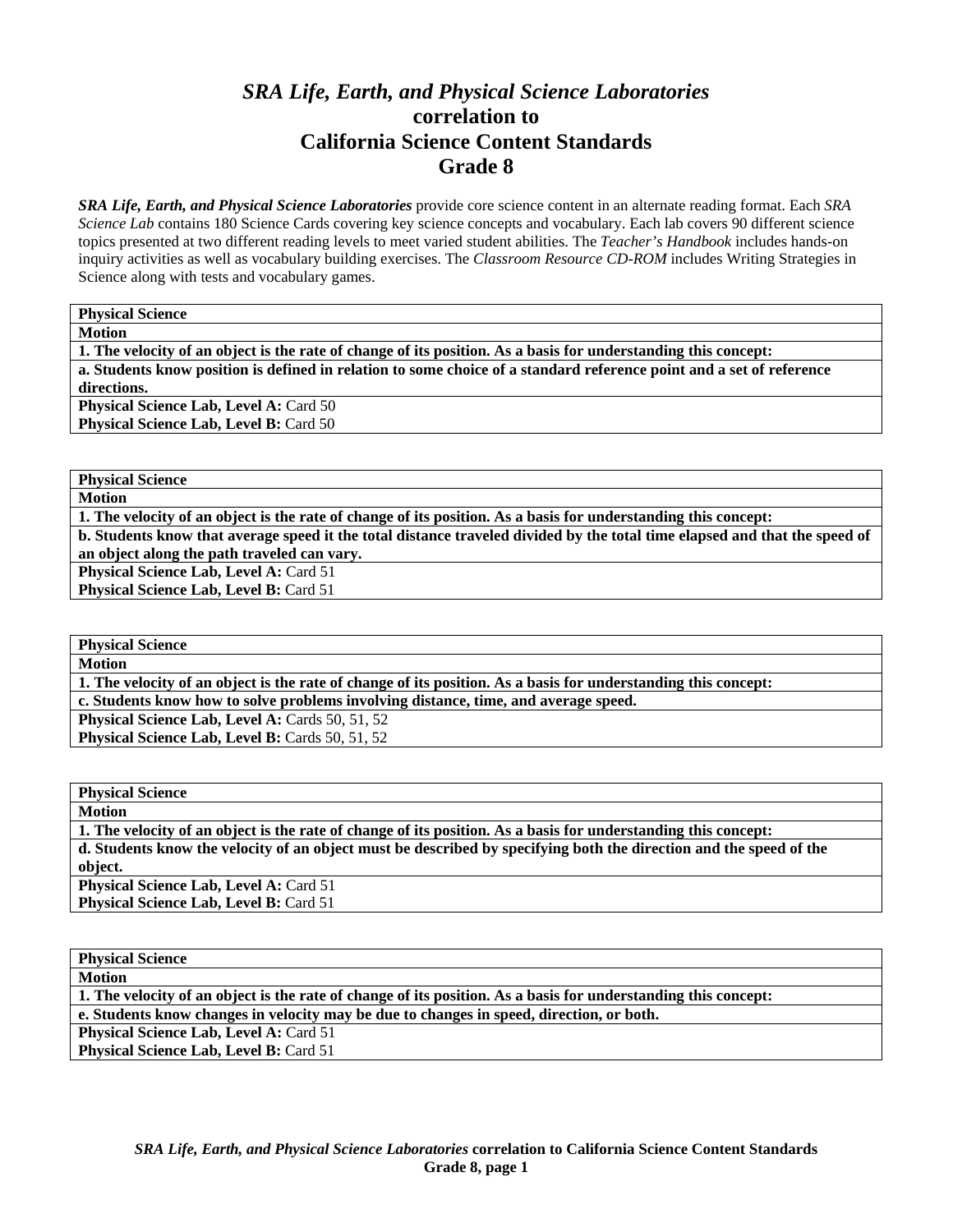**Physical Science Motion** 

**1. The velocity of an object is the rate of change of its position. As a basis for understanding this concept:** 

**f. Students know how to interpret graphs of position versus time and graphs of speed versus time for motion in a single direction.** 

**Physical Science Lab, Level A: Card 51 Physical Science Lab, Level B: Card 51** 

**Physical Science** 

**Forces** 

**2. Unbalanced forces cause changes in velocity. As a basis for understanding this concept:** 

**a. Students know a force has both direction and magnitude.** 

**Physical Science Lab, Level A: Cards 54, 56** 

**Physical Science Lab, Level B: Cards 54, 56** 

**Physical Science** 

**Forces** 

**2. Unbalanced forces cause changes in velocity. As a basis for understanding this concept:** 

**b. Students know when an object is subject to two or more forces at once, the result is the cumulative effect of all the forces.** 

Physical Science Lab, Level A: Cards 54, 55, 56

Physical Science Lab, Level B: Cards 54, 55, 56

**Physical Science Lab Teacher's Handbook:** Hands-On Activity 4, *Reducing Friction,* pages 89-91

**Physical Science** 

**Forces** 

**2. Unbalanced forces cause changes in velocity. As a basis for understanding this concept:** 

**c. Students know when the forces on an object are balanced, the motion of the object does not change.** 

**Physical Science Lab, Level A: Cards 55, 56** 

Physical Science Lab, Level B: Cards 55, 56

**Physical Science Forces 2. Unbalanced forces cause changes in velocity. As a basis for understanding this concept: d. Students know how to identify separately the two or more forces that are acting on a single static object, including gravity, elastic forces due to tension or compression in matter, and friction. Physical Science Lab, Level A:** Cards 54, 55, 56, 57, 58, 59 **Physical Science Lab, Level B:** Cards 54, 55, 56, 57, 58, 59 **Physical Science Lab Teacher's Handbook:** Hands-On Activity 4, *Reducing Friction,* pages 89-91

**Physical Science Forces 2. Unbalanced forces cause changes in velocity. As a basis for understanding this concept: e. Students know that when the forces on an object are unbalanced, the object will change its velocity (that is, it will speed up, slow down, or change direction). Physical Science Lab, Level A:** Cards 51, 53, 54, 55, 56, 58, 59 **Physical Science Lab, Level B:** Cards 51, 53, 54, 55, 56, 58, 59 **Physical Science Lab Teacher's Handbook:** Hands-On Activity 4, *Reducing Friction,* pages 89-91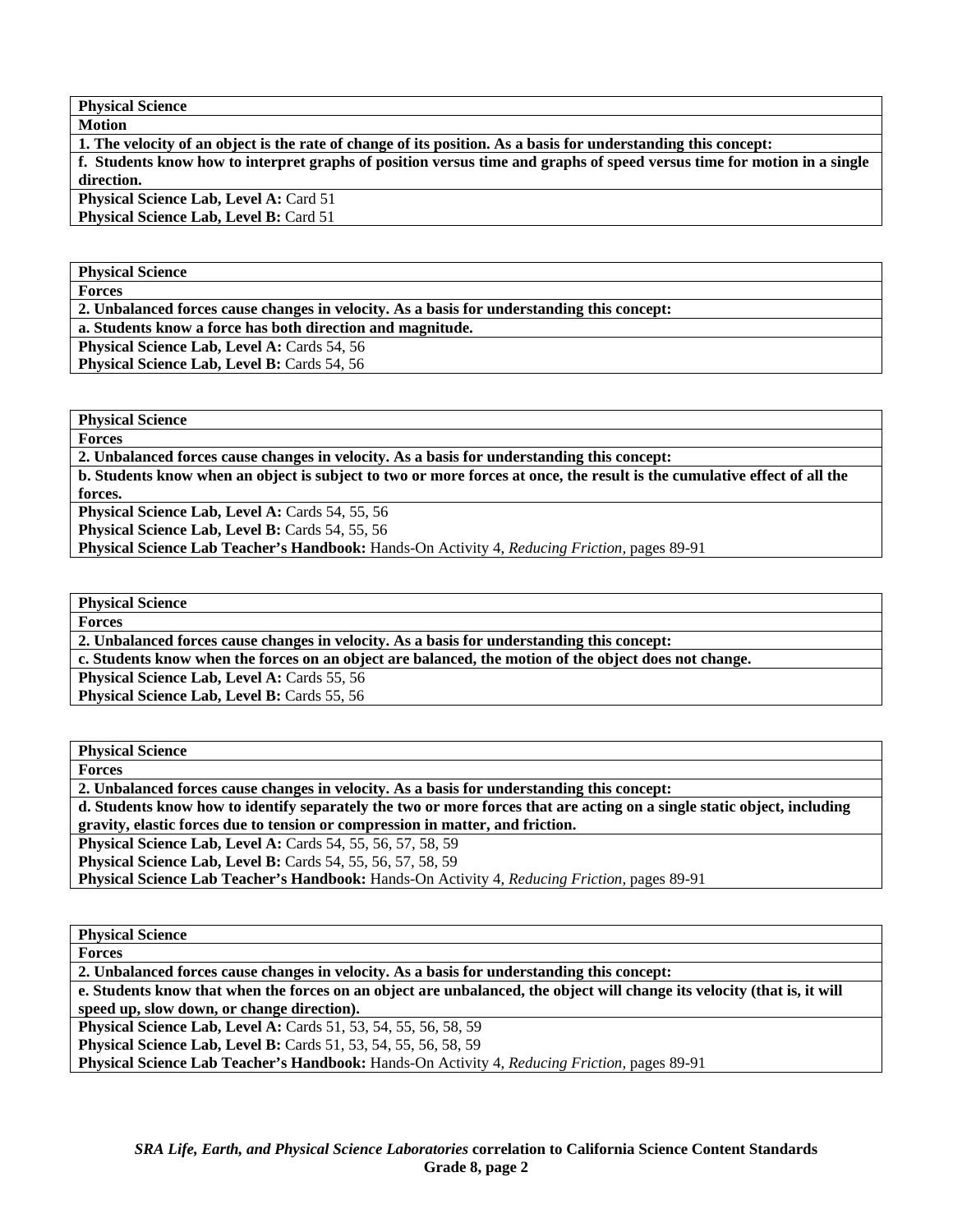| <b>Physical Science</b> |  |
|-------------------------|--|
|-------------------------|--|

**2. Unbalanced forces cause changes in velocity. As a basis for understanding this concept: f. Students know the greater the mass of an object, the more force is needed to achieve the same rate of change in motion.**  Physical Science Lab, Level A: Cards 54, 55, 56 Physical Science Lab, Level B: Cards 54, 55, 56

**Physical Science Forces** 

**2. Unbalanced forces cause changes in velocity. As a basis for understanding this concept:** 

**g. Students know the role of gravity in forming and maintaining the shapes of planets, stars, and the solar system.** 

**Physical Science Lab, Level A: Cards 57, 59** 

**Physical Science Lab, Level B: Cards 57, 59** 

**Physical Science** 

**Structure of Matter** 

**3. Each of the more than 100 elements of matter has distinct properties and a distinct atomic structure. All forms of matter are composed of one or more of the elements. As a basis for understanding this concept:** 

**a. Students know the structure of the atom and know it is composed of protons, neutrons, and electrons.** 

**Physical Science Lab, Level A: Cards 3, 21** 

Physical Science Lab, Level B: Cards 3, 21

**Physical Science Structure of Matter** 

**3. Each of the more than 100 elements of matter has distinct properties and a distinct atomic structure. All forms of matter are composed of one or more of the elements. As a basis for understanding this concept:** 

**b. Students know that compounds are formed by combining two or more different elements and that compounds have properties that are different from their constituent elements.** 

**Physical Science Lab, Level A: Cards 11, 31, 32, 35** 

**Physical Science Lab, Level B:** Cards 11, 31, 32, 35

**Physical Science Structure of Matter** 

**3. Each of the more than 100 elements of matter has distinct properties and a distinct atomic structure. All forms of matter are composed of one or more of the elements. As a basis for understanding this concept:** 

**c. Students know atoms and molecules form solids by building up repeating patterns, such as the crystal structure of NaCl or long-chain polymers.** 

Physical Science Lab, Level A: Cards 3, 4, 5, 26 **Physical Science Lab, Level B:** Cards 3, 4, 5, 26

**Physical Science** 

**Structure of Matter** 

**3. Each of the more than 100 elements of matter has distinct properties and a distinct atomic structure. All forms of matter are composed of one or more of the elements. As a basis for understanding this concept:** 

**d. Students know the states of matter (solid, liquid, gas) depend on molecular motion.** 

Physical Science Lab, Level A: Cards 5, 6, 7

Physical Science Lab, Level B: Cards 5, 6, 7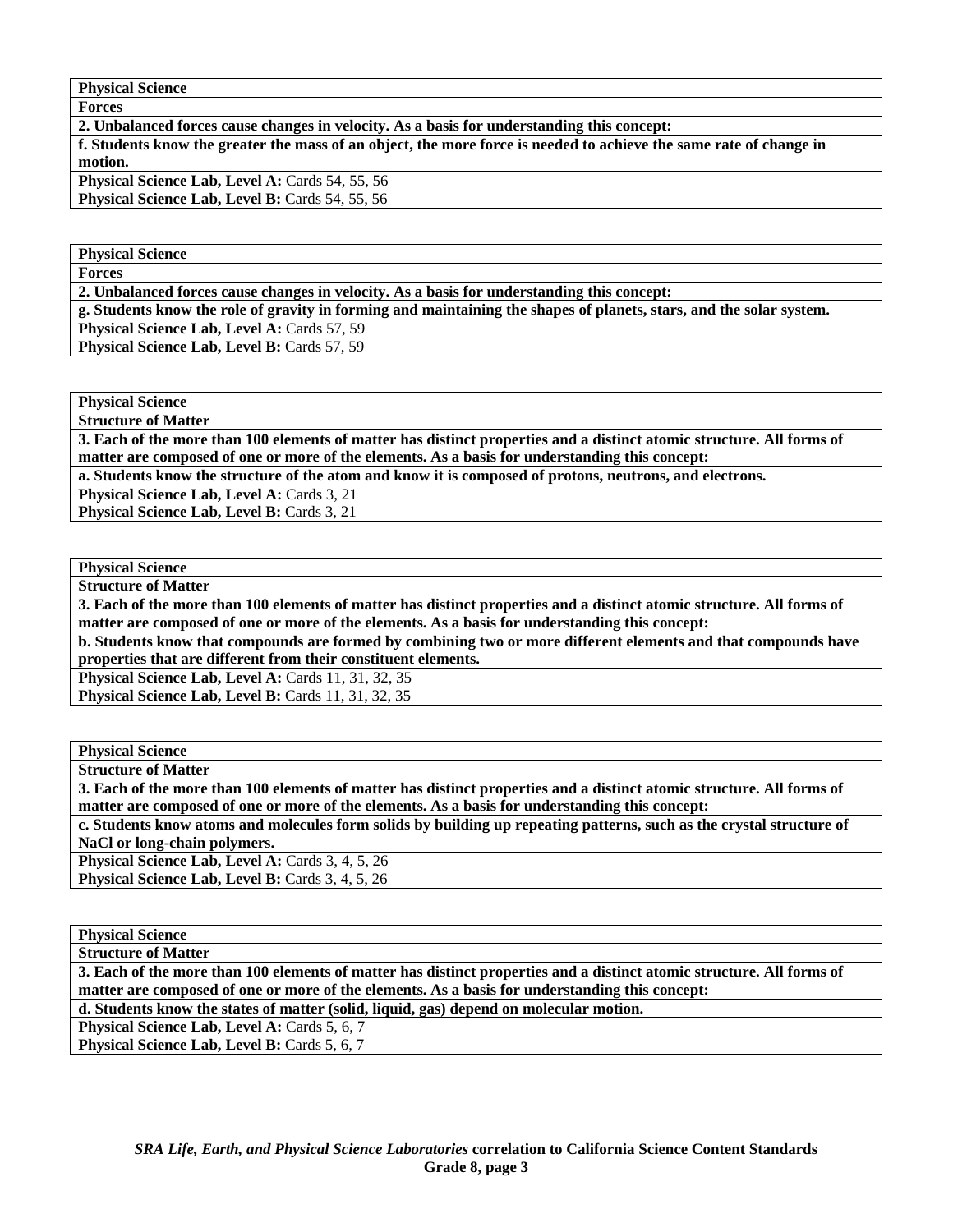**Physical Science Structure of Matter** 

**3. Each of the more than 100 elements of matter has distinct properties and a distinct atomic structure. All forms of matter are composed of one or more of the elements. As a basis for understanding this concept:** 

**e. Students know that in solids the atoms are closely locked in position and can only vibrate; in liquids that atoms and molecules are more loosely connected and can collide with and move past one another; and in gases the atoms and molecules are free to move independently, colliding frequently.** 

**Physical Science Lab, Level A: Cards 5, 6, 7, 42** 

**Physical Science Lab, Level B: Cards 5, 6, 7, 42** 

**Physical Science** 

**Structure of Matter** 

**3. Each of the more than 100 elements of matter has distinct properties and a distinct atomic structure. All forms of matter are composed of one or more of the elements. As a basis for understanding this concept:** 

**f. Students know how to use the periodic table to identify elements in simple compounds.** 

**Physical Science Lab, Level A: Cards 17, 18, 19, 20** 

**Physical Science Lab, Level B: Cards 17, 18, 19, 20** 

**Earth Science** 

**Earth in the Solar System** 

**4. The structure and composition of the universe can be learned from studying stars and galaxies and their evolution. As a basis for understanding this concept:** 

**a. Students know galaxies are clusters of billions of stars and may have different shapes.** 

Earth Science Lab, Level A: Cards 77, 78 **Earth Science Lab, Level B: Cards 77, 78** 

**Earth Science** 

**Earth in the Solar System** 

**4. The structure and composition of the universe can be learned from studying stars and galaxies and their evolution. As a basis for understanding this concept:** 

**b. Students know that the Sun is one of many stars in the Milky Way galaxy and that stars may differ in size, temperature, and color.** 

**Earth Science Lab, Level A: Cards 67, 75, 76 Earth Science Lab, Level B: Cards 67, 75, 76** 

**Earth Science** 

**Earth in the Solar System** 

**4. The structure and composition of the universe can be learned from studying stars and galaxies and their evolution. As a basis for understanding this concept:** 

**c. Students know how to use astronomical units and light years as measures of distances between the Sun, stars, and Earth.** 

**Earth Science Lab, Level A: Card 74 Earth Science Lab, Level B:** Card 74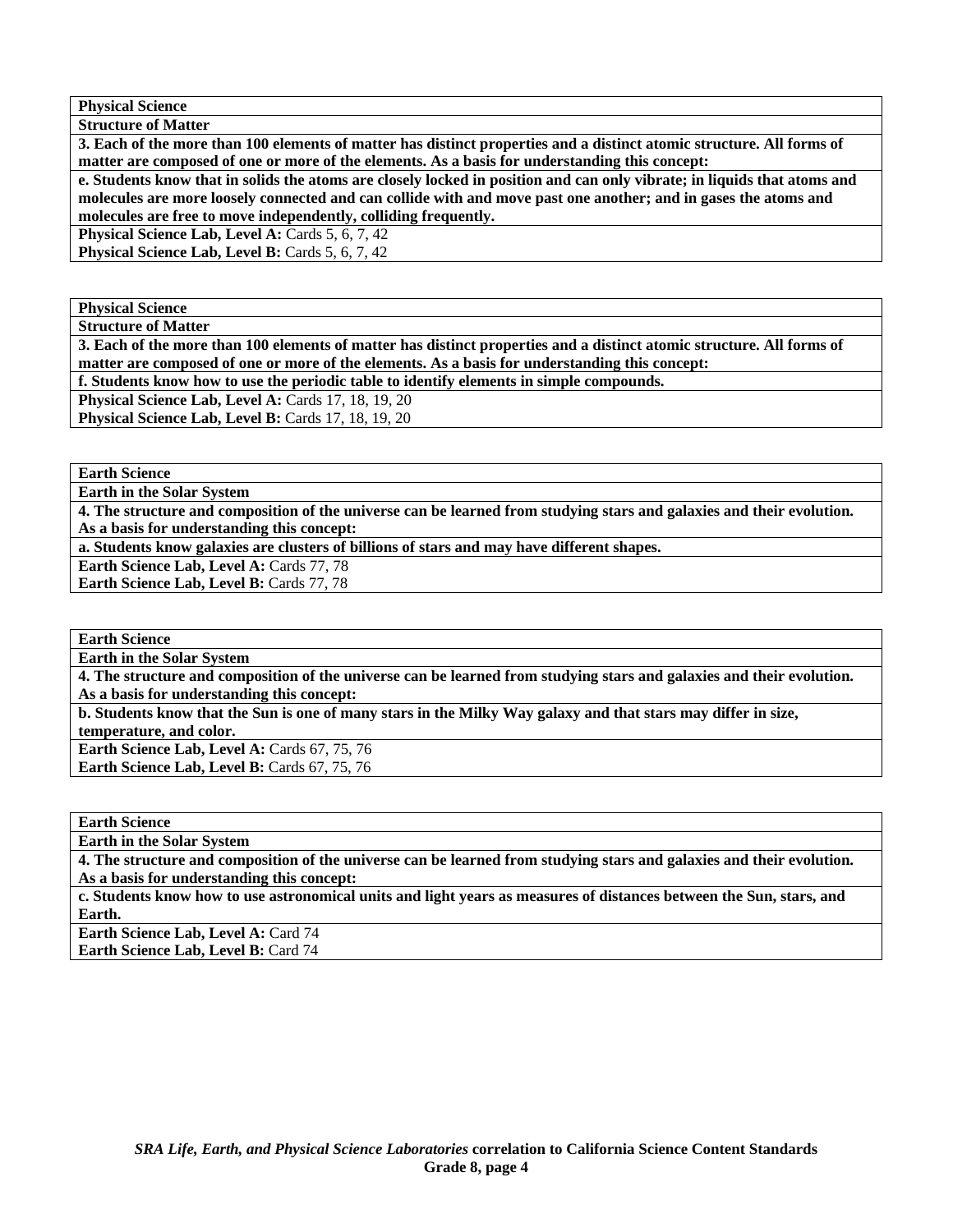**Earth Science** 

**Earth in the Solar System 4. The structure and composition of the universe can be learned from studying stars and galaxies and their evolution. As a basis for understanding this concept:** 

**d. Students know that stars are the source of light for all bright objects in outer space and that the Moon and planets shine by reflected sunlight, not by their own light.** 

**Earth Science Lab, Level A: Cards 63, 64, 65, 67, 75** 

**Earth Science Lab, Level B: Cards 63, 64, 65, 67, 75** 

**Earth Science** 

**Earth in the Solar System** 

**4. The structure and composition of the universe can be learned from studying stars and galaxies and their evolution. As a basis for understanding this concept:** 

**e. Students know the appearance, general composition, relative position and size, and motion of objects in the solar system, including planets, planetary satellites, comets, and asteroids.** 

**Earth Science Lab, Level A:** Cards 63, 67, 68, 69, 70, 71, 72, 73

**Earth Science Lab, Level B:** Cards 63, 67, 68, 69, 70, 71, 72, 73

**Earth Science Lab Teacher's Handbook:** Hands-On Activity 7, *Sizes in the Solar System,* pages 97-99

**Physical Science** 

**Reactions** 

**5. Chemical reactions are processes in which atoms are rearranged into different combinations of molecules. As a basis for understanding this concept:** 

**a. Students know reactant atoms and molecules interact to form products with different chemical properties.** 

**Physical Science Lab, Level A:** Cards 9, 11, 27, 28, 29, 30, 31, 32, 35

**Physical Science Lab, Level B:** Cards 9, 11, 27, 28, 29, 30, 31, 32, 35

**Physical Science Lab Teacher's Handbook:** Hands-On Activity 2, *Chemical Reaction Rates,* pages 81-83

**Physical Science** 

**Reactions** 

**5. Chemical reactions are processes in which atoms are rearranged into different combinations of molecules. As a basis for understanding this concept:** 

**b. Students know the idea of atoms explains the conservation of matter: In chemical reactions the number of atoms stays the same no matter how they are arranged, so their total mass stays the same.** 

**Physical Science Lab, Level A: Card 9** 

Physical Science Lab, Level B: Card 9

**Physical Science** 

**Reactions** 

**5. Chemical reactions are processes in which atoms are rearranged into different combinations of molecules. As a basis for understanding this concept:** 

**c. Students know chemical reactions usually liberate heat or absorb heat.** 

**Physical Science Lab, Level A: Cards 9, 27, 28, 29, 30** 

**Physical Science Lab, Level B: Cards 9, 27, 28, 29, 30** 

**Physical Science Lab Teacher's Handbook:** Hands-On Activity 2, *Chemical Reaction Rates,* pages 81-83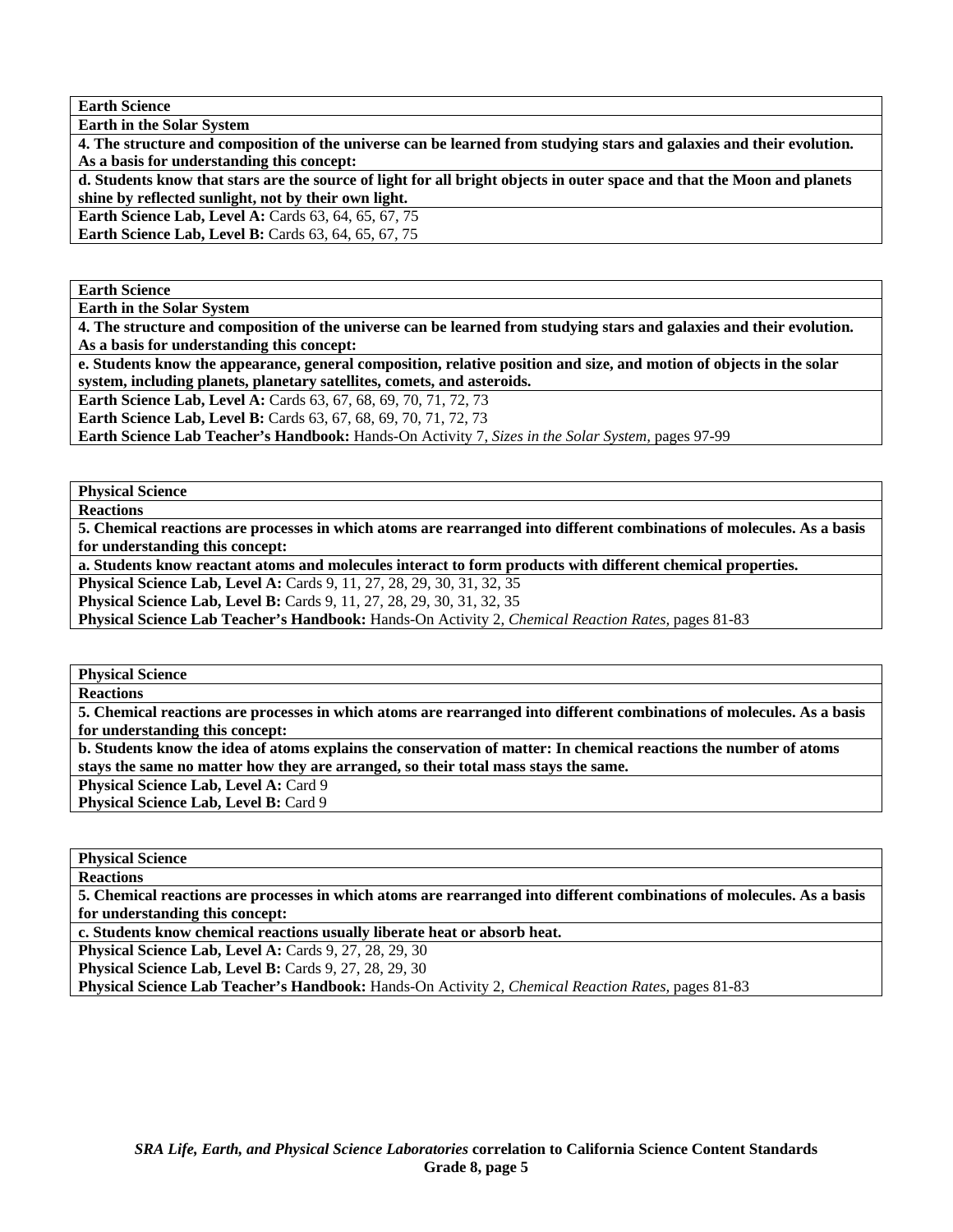**Reactions 5. Chemical reactions are processes in which atoms are rearranged into different combinations of molecules. As a basis for understanding this concept: d. Students know physical processes include freezing and boiling, in which a materials changes form with no chemical reaction.** 

**Physical Science Lab, Level A: Cards 6, 8 Physical Science Lab, Level B: Cards 6, 8** 

**Physical Science Reactions** 

**5. Chemical reactions are processes in which atoms are rearranged into different combinations of molecules. As a basis for understanding this concept:** 

**e. Students know how to determine whether a solution is acidic, basic, or neutral.** 

**Physical Science Lab, Level A: Cards 14, 15, 16** 

**Physical Science Lab, Level B: Cards 14, 15, 16** 

**Physical Science Lab Teacher's Handbook:** Hands-On Activity 1, *Measuring pH of Acids and Bases,* pages 77-79

**Life Science** 

**Chemistry of Living Systems** 

**6. Principles of chemistry underlie the functioning of biological systems. As a basis for understanding this concept: a. Students know that carbon, because of its ability to combine in many ways with itself and other elements, has a central role in the chemistry of living organisms.** 

Life Science Lab, Level A: Card 78 Life Science Lab, Level B: Card 78

**Physical Science Lab, Level A: Cards 31, 32** 

**Physical Science Lab, Level B: Cards 31, 32** 

**Life Science** 

**Chemistry of Living Systems** 

**6. Principles of chemistry underlie the functioning of biological systems. As a basis for understanding this concept: b. Students know that living organisms are made of molecules consisting largely of carbon, hydrogen, nitrogen, oxygen,** 

**phosphorus, and sulfur.**  Life Science Lab, Level A: Card 4

Life Science Lab, Level B: Card 4

**Physical Science Lab, Level A: Card 32** Physical Science Lab, Level B: Card 32

**Life Science** 

**Chemistry of Living Systems** 

**6. Principles of chemistry underlie the functioning of biological systems. As a basis for understanding this concept: c. Students know that living organisms have many different kinds of molecules, including small ones, such as water and salt, and very large ones, such as carbohydrates, fats, proteins, and DNA.** 

Life Science Lab, Level A: Card 4

Life Science Lab, Level B: Card 4

**Physical Science Lab, Level A: Card 32** Physical Science Lab, Level B: Card 32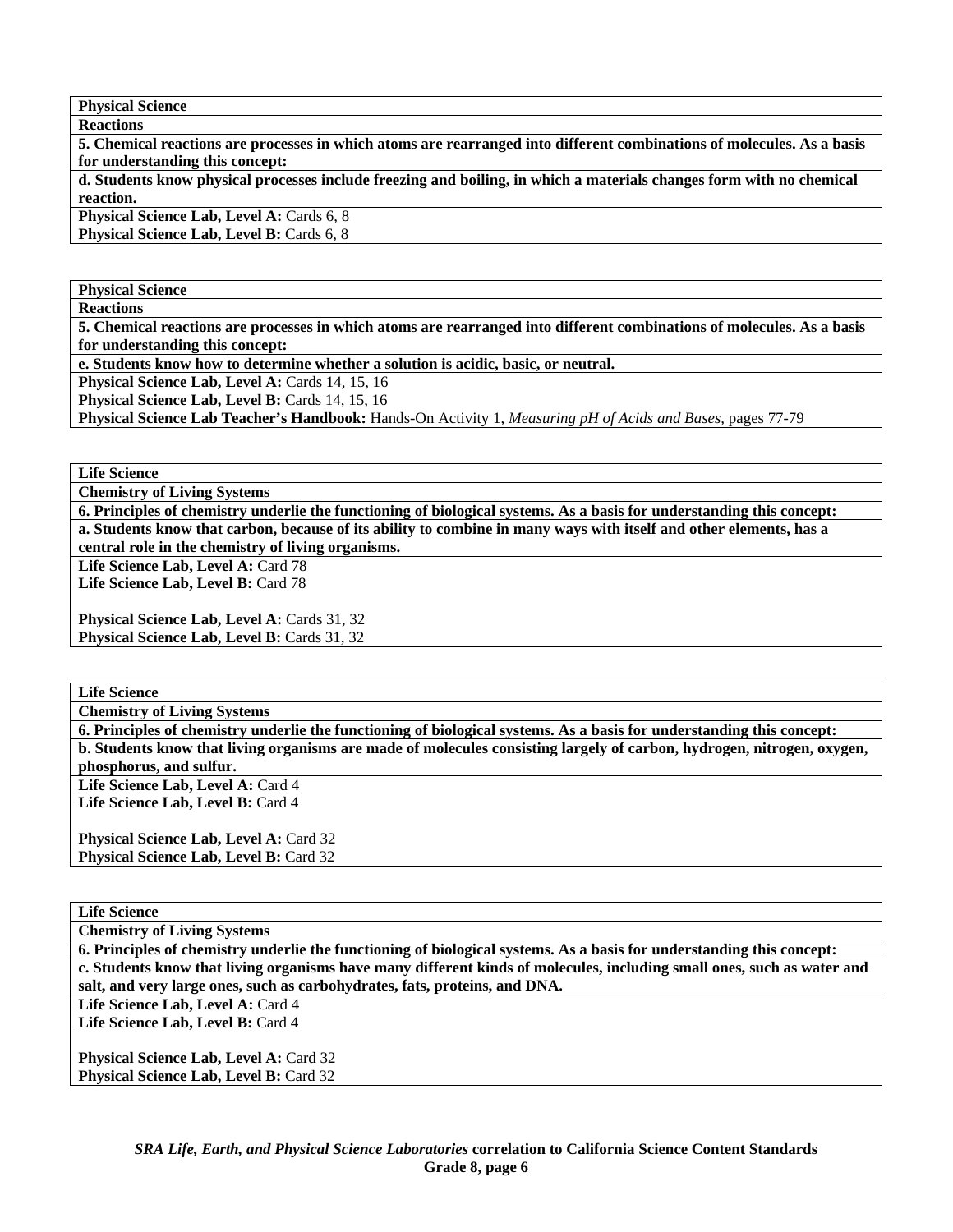**Periodic Table** 

**7. The organization of the periodic table is based on the properties of the elements and reflects the structure of atoms. As a basis for understanding this concept:** 

**a. Students know how to identify regions corresponding to metals, nonmetals, and inert gases.** 

**Physical Science Lab, Level A: Cards 17, 18, 19, 20** 

**Physical Science Lab, Level B: Cards 17, 18, 19, 20** 

**Physical Science Periodic Table** 

**7. The organization of the periodic table is based on the properties of the elements and reflects the structure of atoms. As a basis for understanding this concept:** 

**b. Students know each elements has a specific number of protons in the nucleus (the atomic number) and each isotope of the elements has a different but specific number of neutrons in the nucleus.** 

**Physical Science Lab, Level A:** Cards 21, 22, 23, 24, 25, 26

**Physical Science Lab, Level B:** Cards 21, 22, 23, 24, 25, 26

**Physical Science Periodic Table** 

**7. The organization of the periodic table is based on the properties of the elements and reflects the structure of atoms. As a basis for understanding this concept:** 

**c. Students know substances can be classified by their properties, including their melting temperature, density, hardness, and thermal and electrical conductivity.** 

**Physical Science Lab, Level A:** Cards 1, 2, 6, 35, 71, 74

**Physical Science Lab, Level B:** Cards 1, 2, 6, 35, 71, 74

**Physical Science** 

**Density and Buoyancy** 

**8. All objects experience a buoyant force when immersed in a fluid. As a basis for understanding this concept: a. Students know density is mass per unit volume.** 

Physical Science Lab, Level A: Card 2

**Physical Science Lab, Level B: Card 2** 

**Physical Science Density and Buoyancy** 

**8. All objects experience a buoyant force when immersed in a fluid. As a basis for understanding this concept: b. Students know how to calculate the density of substances (regular and irregular solids and liquids) from measurements of mass and volume.** 

Physical Science Lab, Level A: Card 2 **Physical Science Lab, Level B: Card 2** 

**Physical Science** 

**Density and Buoyancy** 

**8. All objects experience a buoyant force when immersed in a fluid. As a basis for understanding this concept: c. Students know the buoyant force on an object is a fluid is an upward force equal to the weight of the fluid the object has displaced.** 

Physical Science Lab, Level A: Cards 60, 61 Physical Science Lab, Level B: Cards 60, 61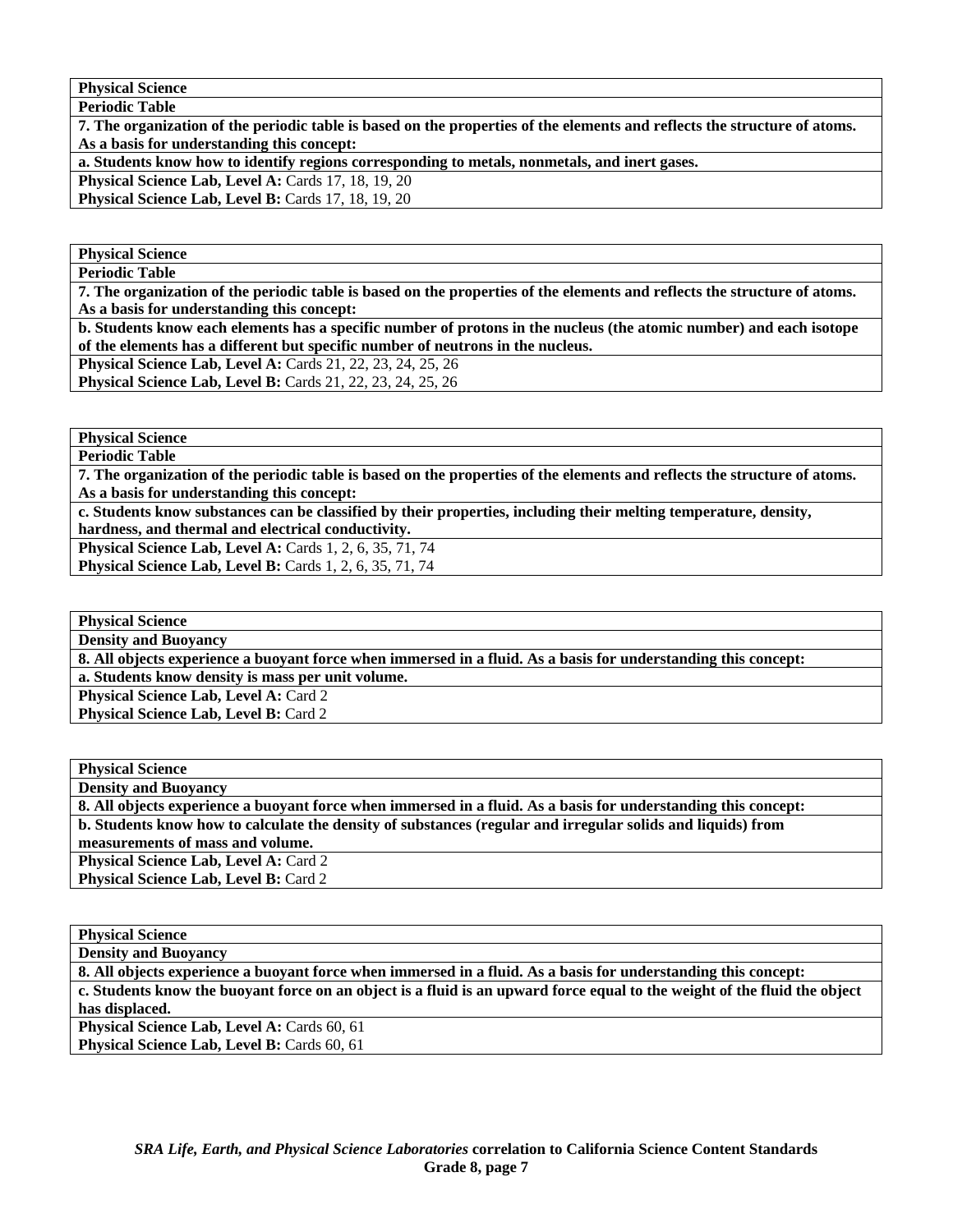**Density and Buoyancy** 

**8. All objects experience a buoyant force when immersed in a fluid. As a basis for understanding this concept: d. Students know how to predict whether an object will float or sink.** 

Physical Science Lab, Level A: Cards 60, 61

**Physical Science Lab, Level B: Cards 60, 61** 

**Investigation and Experimentation** 

**9. Scientific progress is made by asking meaningful questions and conducting careful investigations. As a basis for understanding this concept and addressing the content in the other three strands, students should develop their own questions and perform investigations. Students will:** 

**a. Plan and conduct a scientific investigation to test a hypothesis.** 

**Life Science Lab Teacher's Handbook:** Hands-On Activity 3, *Investigating Arthropods,* pages 85-87

**Physical Science Lab Teacher's Handbook:** Hands-On Activity 2, *Chemical Reaction Rates,* pages 81-83; Hands-On Activity 3, *Energy Conversion,* pages 85-87

**Classroom Resource CD-ROM:** Writing Strategy 8, 15

**Investigation and Experimentation** 

**9. Scientific progress is made by asking meaningful questions and conducting careful investigations. As a basis for understanding this concept and addressing the content in the other three strands, students should develop their own questions and perform investigations. Students will:** 

**b. Evaluate the accuracy and reproducibility of data.** 

**Life Science Lab Teacher's Handbook:** Hands-On Activity 2, *Culturing Bacteria,* pages 81-83; Hands-On Activity 3, *Investigating Arthropods,* pages 85-87; Hands-On Activity 4, *Your Cardiovascular System,* pages 89-91; Hands-On Activity 5, *Making Fossils,* pages 93-95; Hands-On Activity 6, *How Much Does Energy Cost?,* pages 97-99; Hands-On Activity 7, *The Effects of Acid Rain,* pages 101-103

**Earth Science Lab Teacher's Handbook:** Hands-On Activity 1, *Identifying Minerals with the Mohs Scale,* pages 73-75; Hands-On Activity 3, *Interpreting a Topographic Map,* pages 81-83; Hands-On Activity 5, *What is in the Air?,* pages 89-91; Hands-On Activity 8, *Temperature, Salinity, and Water Density,* pages 101-103

**Physical Science Lab Teacher's Handbook:** Hands-On Activity 1, *Measuring pH of Acids and Bases,* pages 77-79; Hands-On Activity 2, *Chemical Reaction Rates,* pages 81-83; Hands-On Activity 3, *Energy Conversion,* pages 85-87; Hands-On Activity 4, *Reducing Friction,* pages 89-91; Hands-On Activity 6, *Making Sound,* pages 97-99

**Classroom Resource CD-ROM:** Writing Strategy 22, 24

**Investigation and Experimentation** 

**9. Scientific progress is made by asking meaningful questions and conducting careful investigations. As a basis for understanding this concept and addressing the content in the other three strands, students should develop their own questions and perform investigations. Students will:** 

**c. Distinguish between variable and controlled parameters in a test.** 

**Life Science Lab Teacher's Handbook:** Hands-On Activity 7, *The Effects of Acid Rain,* pages 101-103

**Earth Science Lab Teacher's Handbook:** Hands-On Activity 8, *Temperature, Salinity, and Water Density,* pages 101-103

**Physical Science Lab Teacher's Handbook:** Hands-On Activity 2, *Chemical Reaction Rates,* pages 81-83